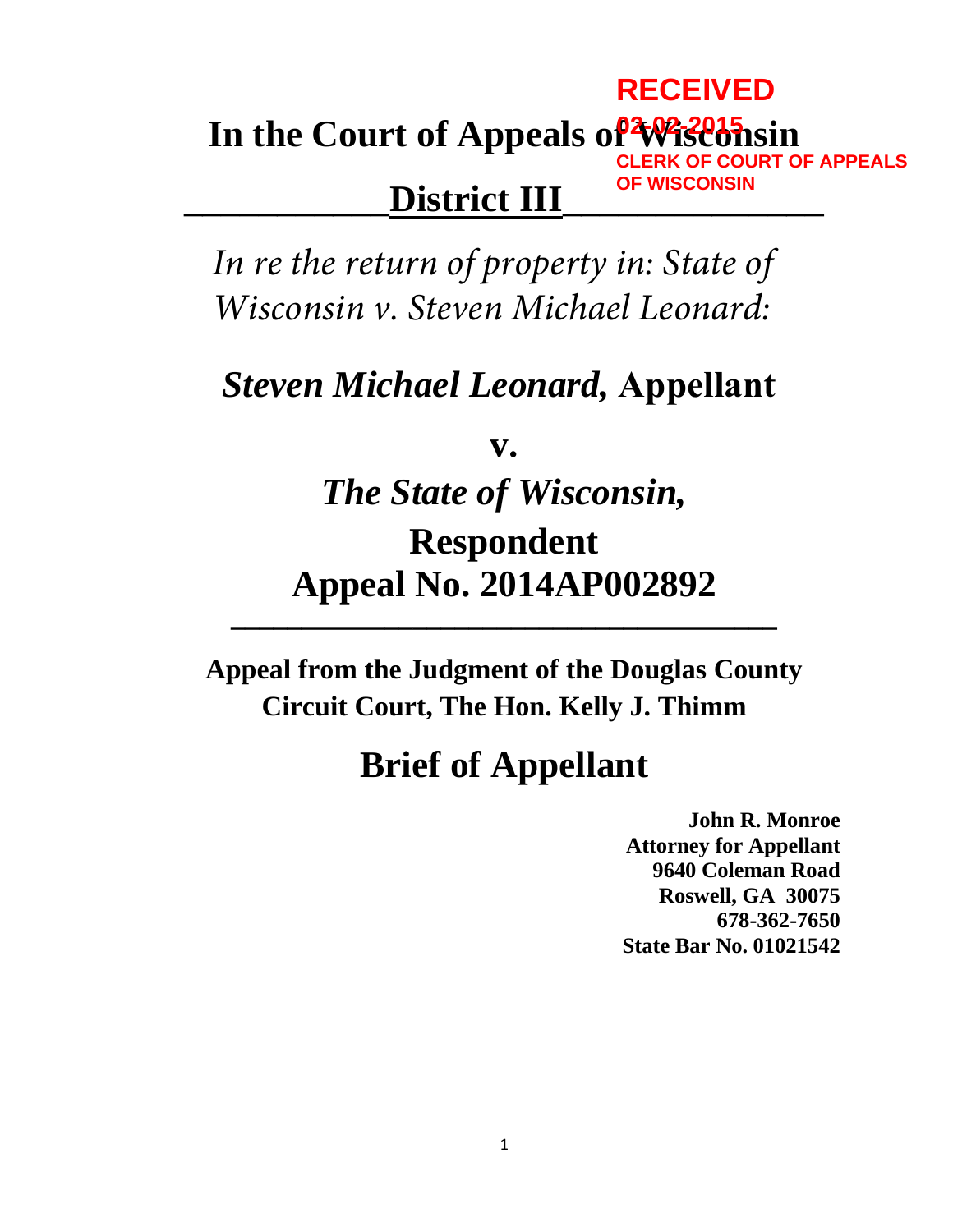# <span id="page-1-0"></span>**Table of Contents**

| 1.                                                                             |  |  |
|--------------------------------------------------------------------------------|--|--|
| $a_{\cdot}$                                                                    |  |  |
| b.                                                                             |  |  |
| Leonard Was Not Convicted of a Misdemeanor Crime of Domestic Violence 18<br>2. |  |  |
|                                                                                |  |  |
|                                                                                |  |  |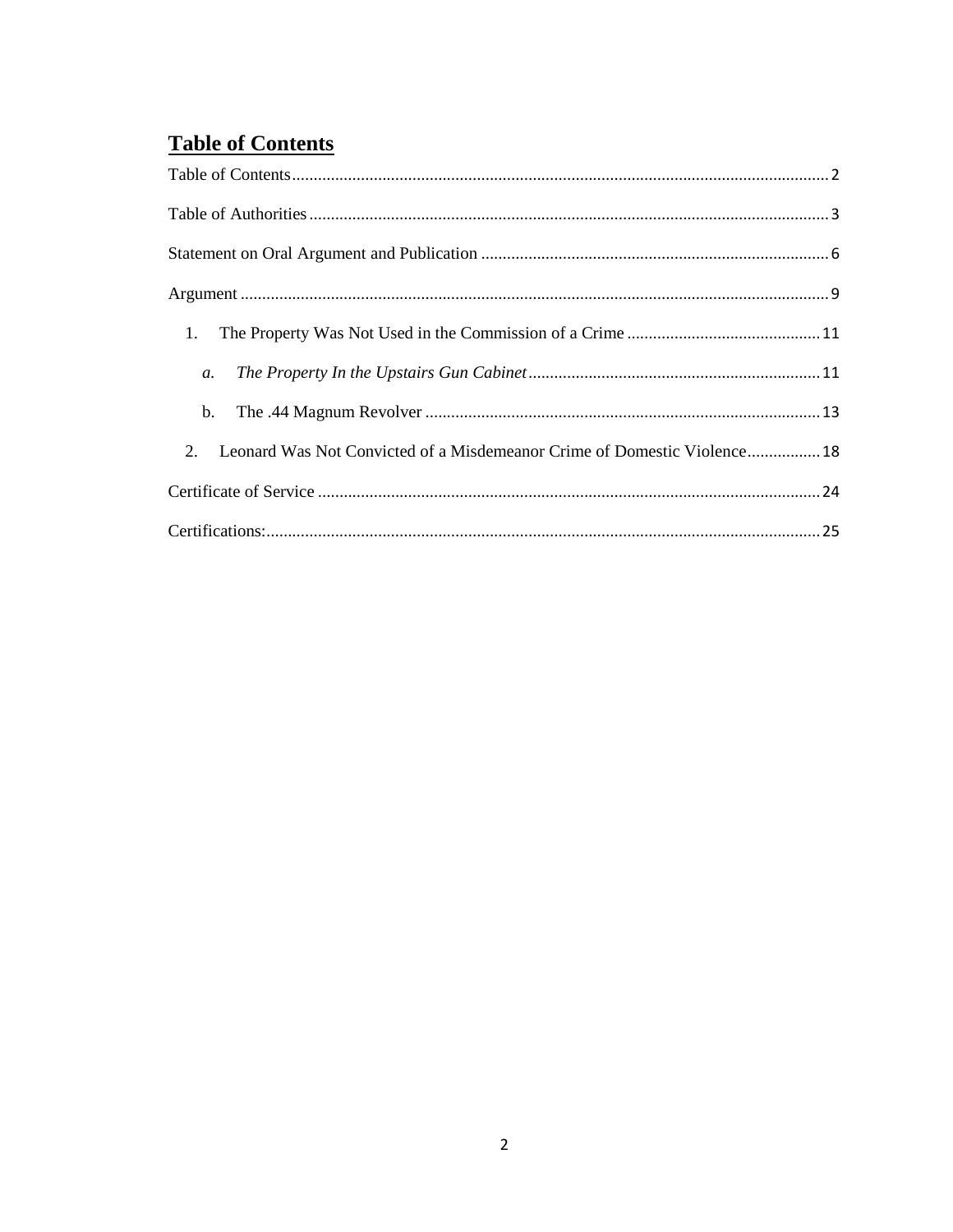# <span id="page-2-0"></span>**Table of Authorities**

### **Cases**

| Evans v. Wisconsin Department of Justice, 2014 WI App 31, 1 25, 353 Wis.2d 289, 844 N.W.2d |  |
|--------------------------------------------------------------------------------------------|--|
|                                                                                            |  |
|                                                                                            |  |
|                                                                                            |  |
| State v. Bergquist, 2002 WI App 39, 250 Wis.2d 792, 641 N.W.2d 179 (Ct.App. 2002)  12      |  |
|                                                                                            |  |
| State v. Kueny, 2006 WI App 197, 296 Wis.2d 658, 724 N.W.2d 399 (Ct.App. 2006) 11          |  |
| United States v. Castleman, ___ U.S. ___, Case No. 12-1371 (March 26, 2014 19              |  |
|                                                                                            |  |
| United States v. Hayes, 555 U.S. 415, 421, 129 S.Ct. 1079, 172 L.Ed.2d 816 (2009)  19      |  |
|                                                                                            |  |
|                                                                                            |  |

### **Statutes**

| <b>Trooticos</b> |  |
|------------------|--|
|                  |  |
|                  |  |
|                  |  |
|                  |  |
|                  |  |
|                  |  |
|                  |  |
|                  |  |

#### **Treatises**

| <b>Black's Law Dictionary,</b> |
|--------------------------------|
|--------------------------------|

## **Regulations**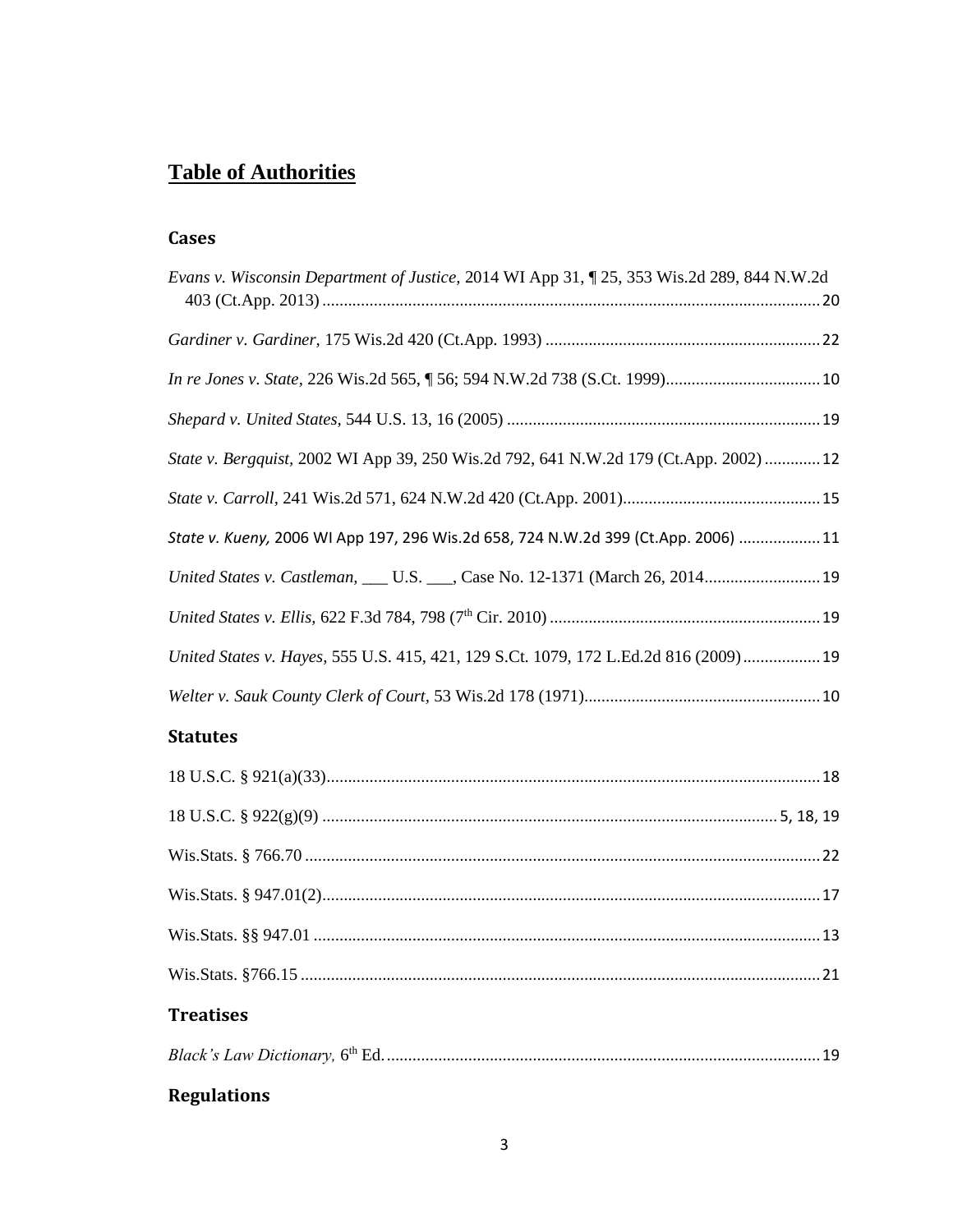|--|--|--|--|--|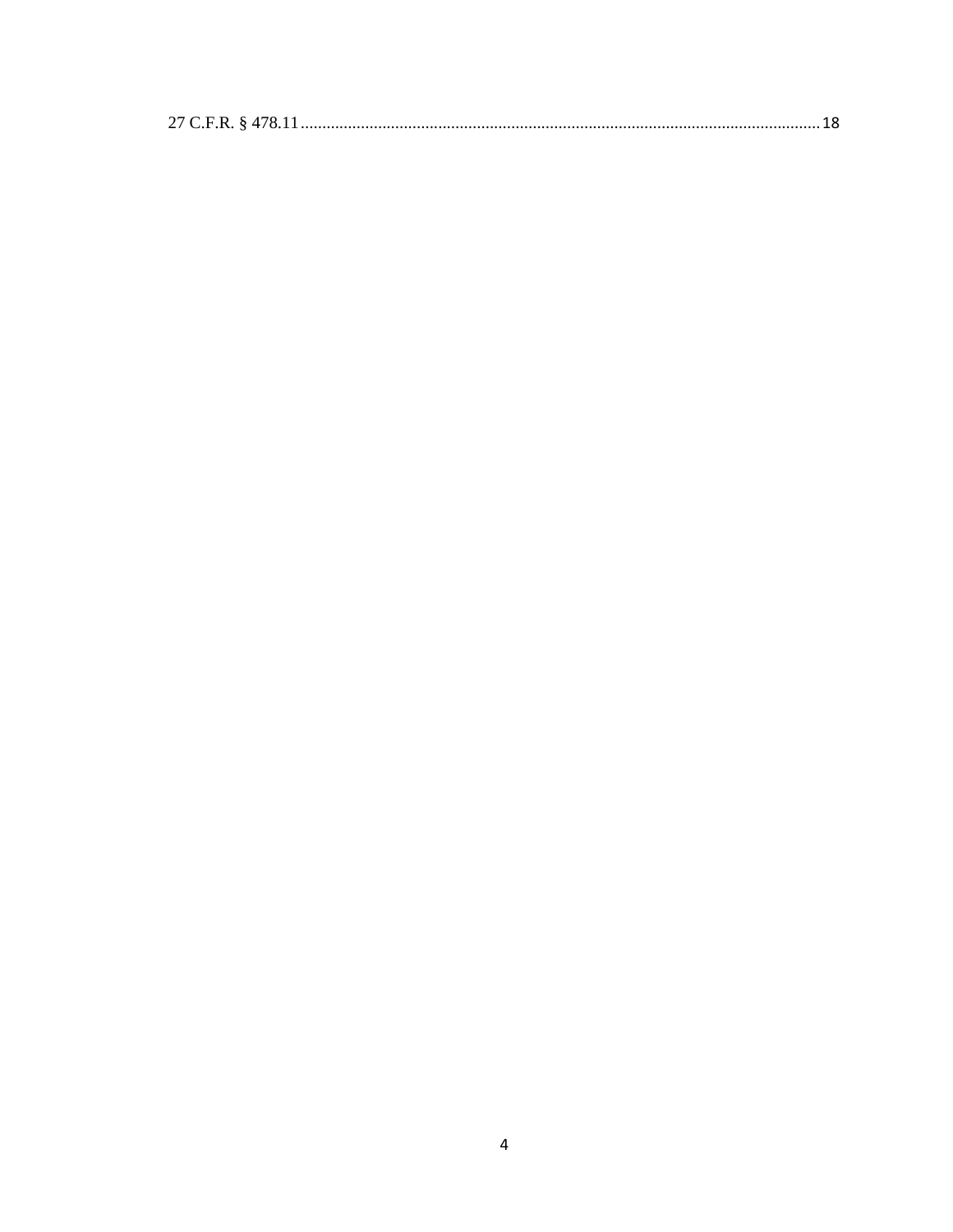#### **Statement of Issues**

1. May a circuit court deny a petition for return of property under Wis.Stats. § 968.20 on the grounds that the property was used to commit a crime, when 1) the State does not introduce evidence of such grounds and does not argue for denial on such grounds; 2) there is no notice that the court is contemplating a denial on such grounds, so that the petitioner has no opportunity to address those grounds; and 4) with no evidence that such property was in the actual possession of the defendant or was used in any way to commit the crime?

Circuit Court answer: Yes.

2. Is a person convicted of a "misdemeanor crime of domestic violence" under 18 U.S.C. § 922(g)(9) when he is convicted of kicking in the locked door of his own residence, obtaining a loaded handgun, and leaving the house threatening to kill himself?

Circuit Court answer: Yes.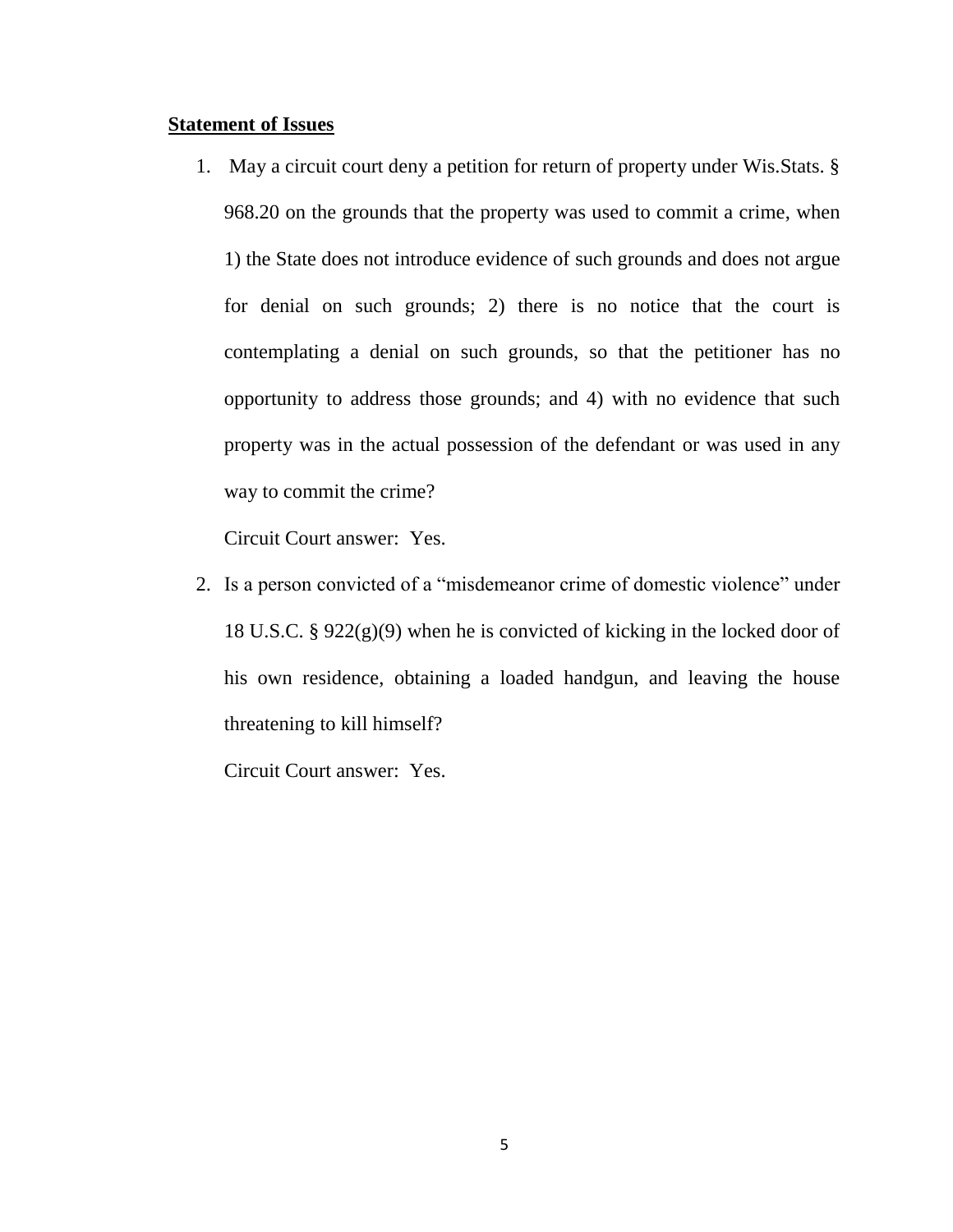## <span id="page-5-0"></span>**Statement on Oral Argument and Publication**

Appellant Steven Leonard ("Leonard") does not believe oral argument is necessary in this case. The issues are straightforward and it is not likely that oral argument would assist the Court in deciding the case.

Leonard believes that the opinion in the case should be published. Circuit courts around the state continue to apply an incorrect standard in ruling on return of property petitions. The majority of appellate opinions are unpublished, leaving circuit courts with a dearth of binding precedent to guide them and give them direction on the proper standards to apply.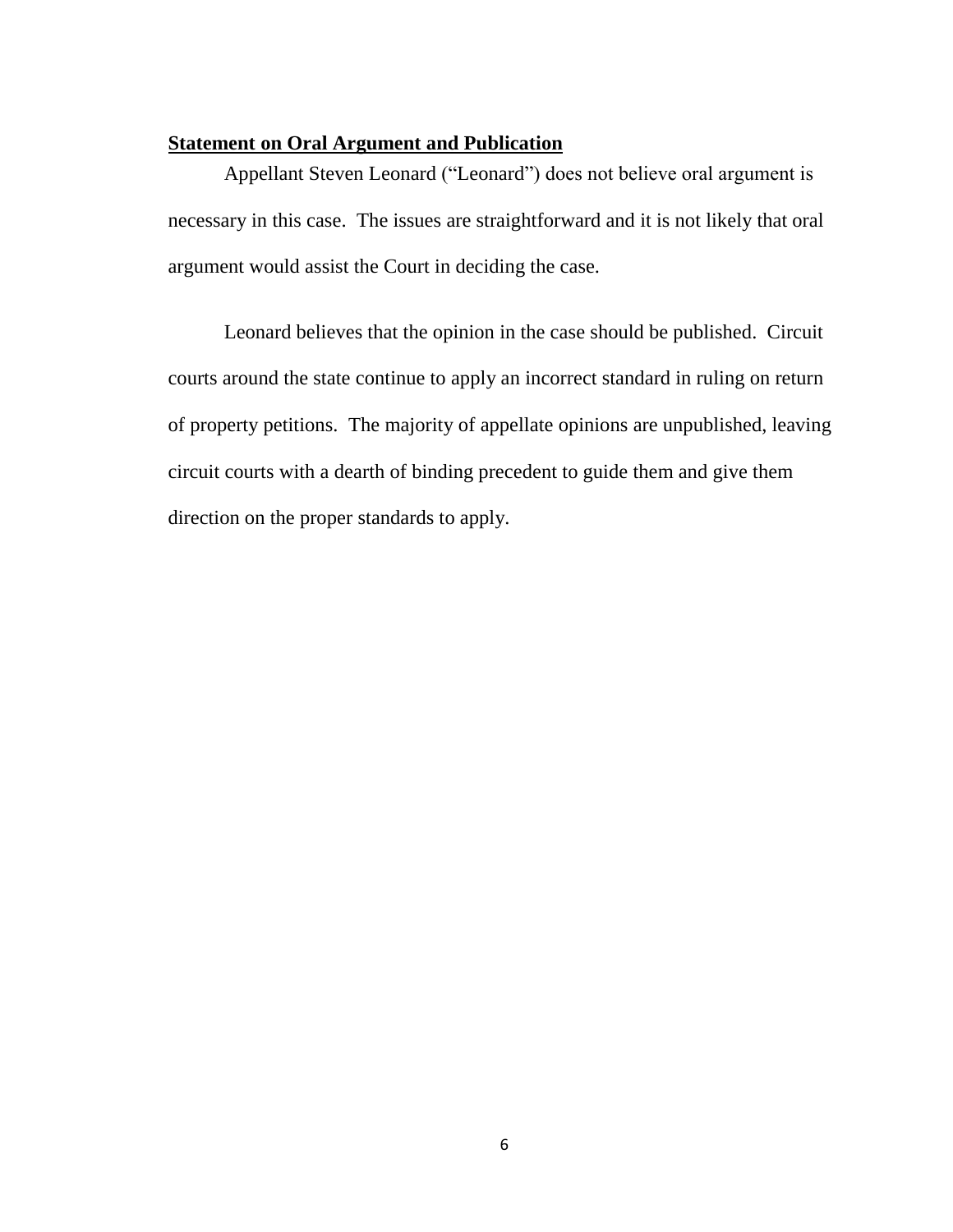#### **Statement of the Case<sup>1</sup>**

 $\overline{\phantom{a}}$ 

On February 3, 2014, Leonard returned to his home in Superior around 2 a.m. after attending a Superbowl party. His wife, Shauna Leonard ("Shauna") and he got into an argument, but there was no physical contact between them and no threats of physical harm made by either one to the other. The police were called. As a result of the encounter, police told Leonard it would be best if Leonard spent the night elsewhere, but the police did not require him to leave. The police did tell Leonard that if he went back into the house that night and the police were called again, it was likely that "someone" would be arrested.

Leonard decided to sleep in his truck parked in the garage. After the police left, for reasons not stated in the record, Leonard attempted to enter the house. He found the door from the garage to the house locked, so he broke the door in order to enter. He went into the house, obtained a .44 Magnum revolver and left the house again. He made no threats against Shauna with the handgun. Shauna called the police again.

At the second police encounter, Leonard was arrested for disorderly conduct. His .44 Magnum revolver was seized. In addition, Police also seized other firearms and ammunition, plus a smoke grenade, from an upstairs gun cabinet for "safekeeping." The record does not indicate that Leonard had used,

<sup>&</sup>lt;sup>1</sup> This statement of the case is drawn from the criminal complaint in this case. Because there was never a trial on the merits in the underlying criminal prosecution, the criminal complaint contains the most succinct and thorough recitation of facts. These facts are presented in order to give the Court an "omniscient" view of the events. As will be shown later, not all facts can be properly considered in resolving the issues before the Court.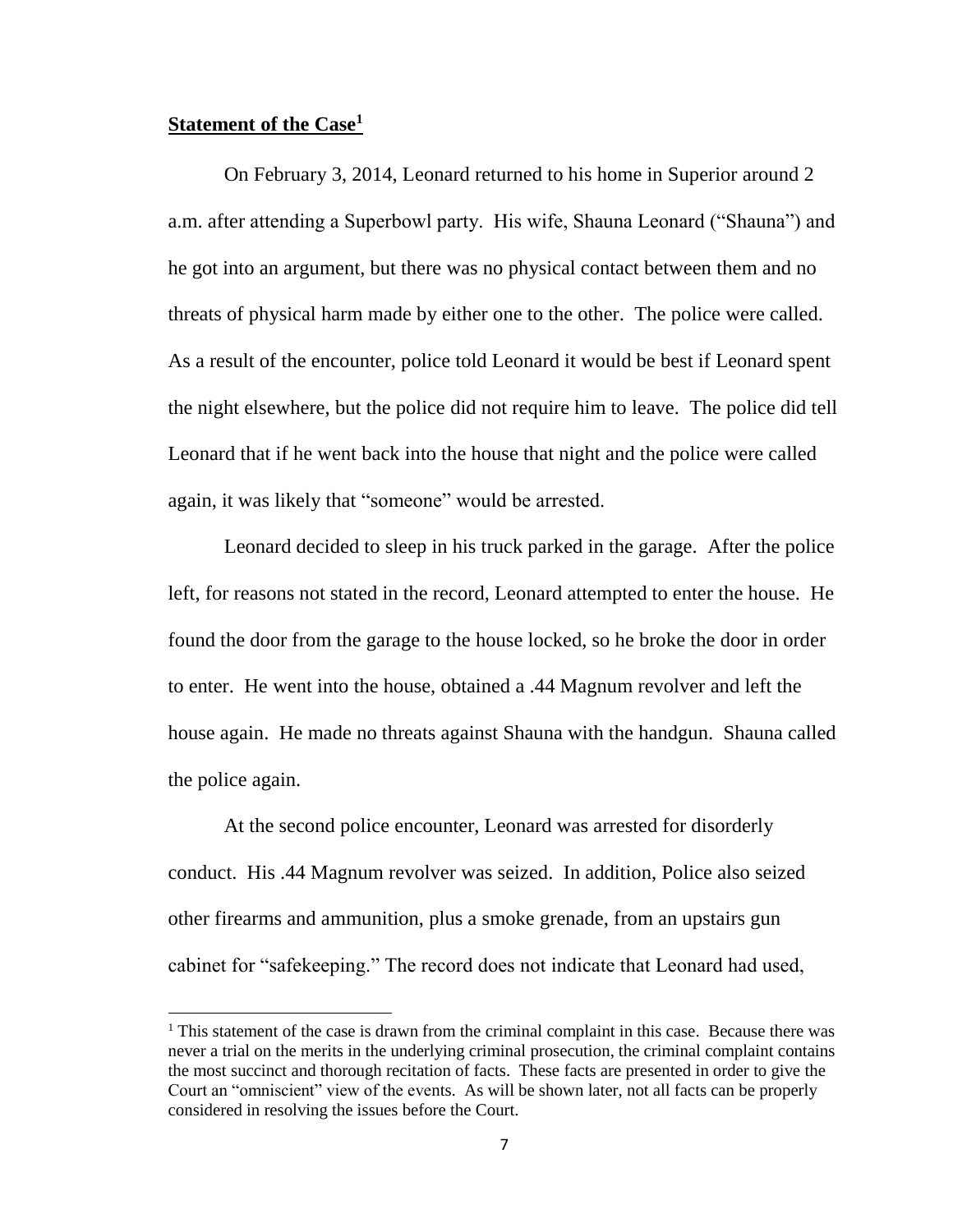touched, or possessed the other items that night (other than his constructive possession of them because they were in his home). Leonard ultimately pleaded no contest to a single count of disorderly conduct.

Following Leonard's conviction, Leonard filed a motion for return of property under Wis.Stats. § 968.20, to recover the firearms, ammunition, and smoke grenade. At a hearing on the motion, the state objected to the return on the grounds that Leonard was convicted of a misdemeanor crime of domestic violence on account of his disorderly conduct conviction, so that Leonard is prohibited under federal law from possessing firearms. The circuit court ruled that Leonard used the firearms and ammunition in the commission of the disorderly conduct, and in the alternative that Leonard was convicted of a misdemeanor crime of domestic violence and is prohibited by federal law from possessing firearms and ammunition. The circuit court ordered the return of the smoke grenade. Leonard appeals the denial of return of the firearms and ammunition.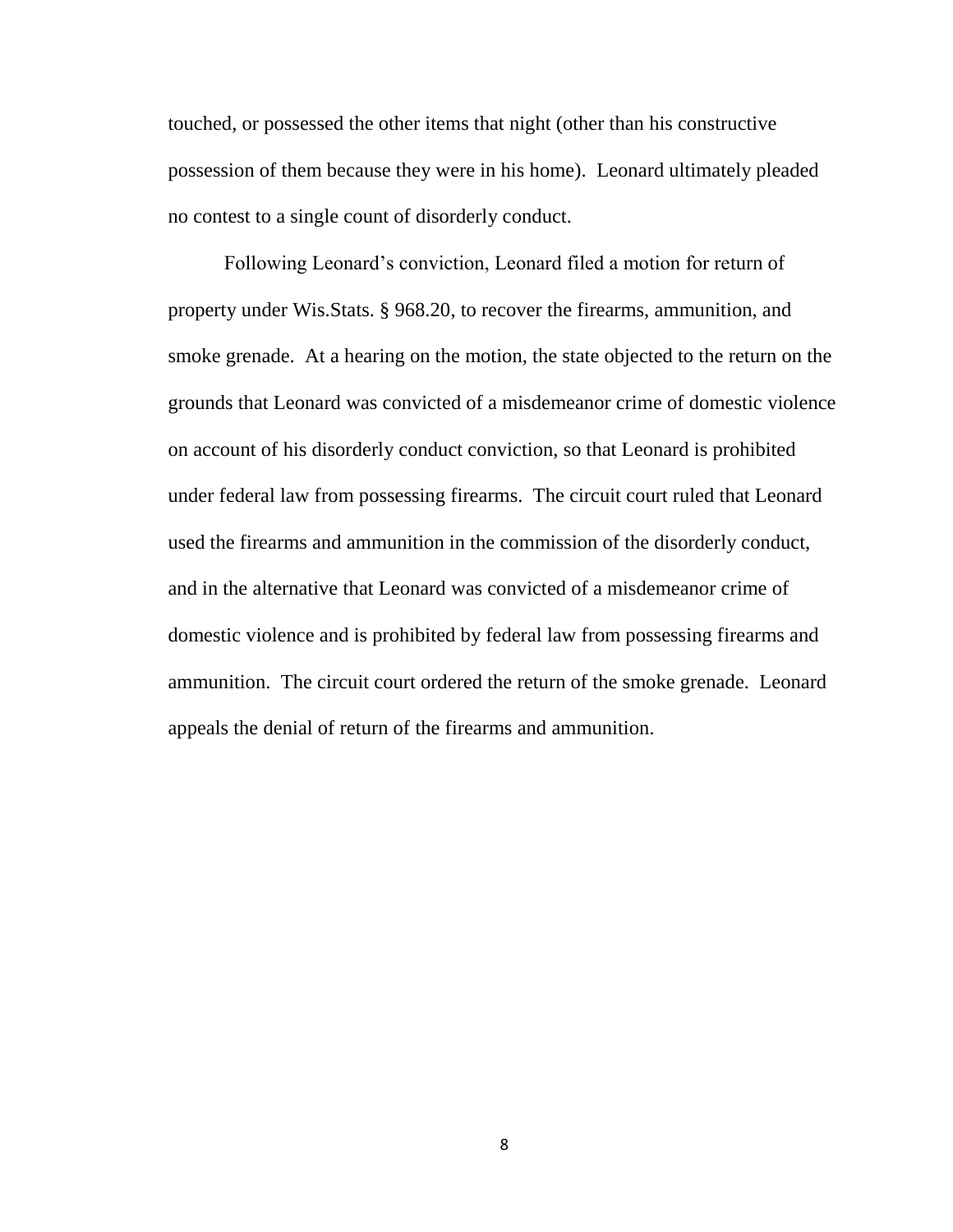#### <span id="page-8-0"></span>**Argument**

Leonard will show the Court that the State failed to prove that Leonard used any of the firearms and ammunition, especially the firearms and ammunition that were in the upstairs gun cabinet, in the commission of the disorderly conduct. Leonard will further show that the State failed to prove that Leonard has been convicted of a misdemeanor crime of domestic violence. Leonard is therefore entitled to the return of all the property.

Wis.Stats. § 968.20 provides, in pertinent part:

(1) Any person claiming the right to possession of property seized pursuant to a search warrant or seized without a search warrant may apply for its return to the circuit court for the county in which the property was seized or where the search warrant was returned. The court shall order such notice as it deems adequate to be given the district attorney and all persons who have or may have an interest in the property and shall hold a hearing to hear all claims to its true ownership. If the right to possession is proved to the court's satisfaction, it shall order the property, other than contraband or property covered under sub. (1m) or [\(1r\)](http://docs.legis.wi.gov/document/statutes/968.20%281r%29) or s. [173.12,](http://docs.legis.wi.gov/document/statutes/173.12) [173.21 \(4\),](http://docs.legis.wi.gov/document/statutes/173.21%284%29) or [968.205,](http://docs.legis.wi.gov/document/statutes/968.205) returned if:

(a) The property is not needed as evidence or, if needed, satisfactory arrangements can be made for its return for subsequent use as evidence; or

(b) All proceedings in which it might be required have been completed.

(1m)

(a) In this subsection:

1. "Crime" includes an act committed by a juvenile or by an adult who is adjudicated incompetent that would have been a crime if the act had been committed by a competent adult. 2. "Dangerous weapon" has the meaning given in s. [939.22](http://docs.legis.wi.gov/document/statutes/939.22%2810%29)  [\(10\).](http://docs.legis.wi.gov/document/statutes/939.22%2810%29)

(b) If the seized property is a dangerous weapon or ammunition, the property shall not be returned to any person who committed a crime involving the use of the dangerous weapon or the ammunition. The property may be returned to the rightful owner under this section if the owner had no prior knowledge of and gave no consent to the commission of the crime. Property which may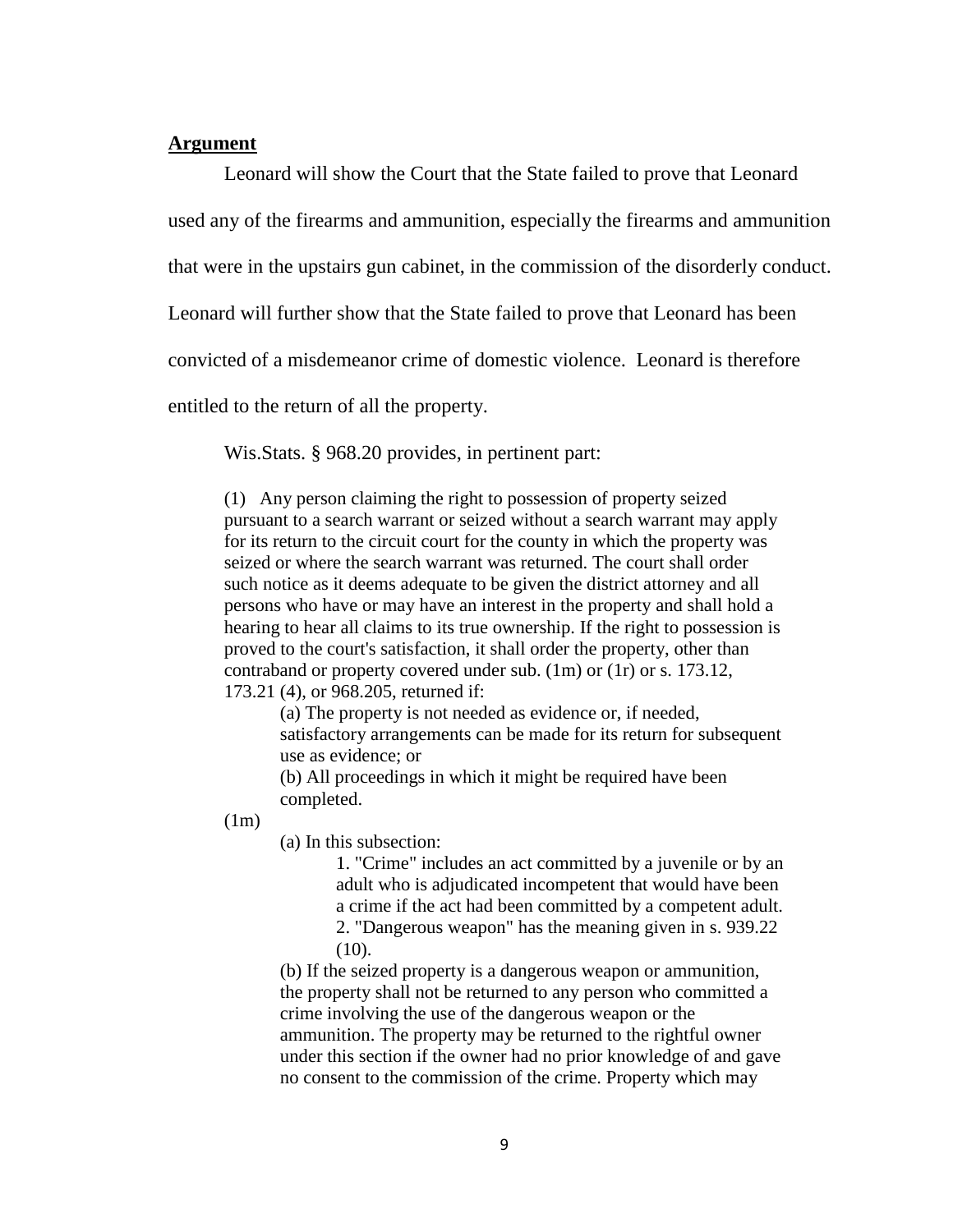not be returned to an owner under this subsection shall be disposed of under subs. [\(3\)](http://docs.legis.wi.gov/document/statutes/968.20%283%29) and [\(4\).](http://docs.legis.wi.gov/document/statutes/968.20%284%29)

At the hearing, the State introduced no evidence that Leonard was not the owner of the firearms and ammunition, but only argued that they should not be returned to Leonard for legal reasons.

In a petition for return of property pursuant to Wis.Stats. § 968.20, the petitioner (in this case Leonard) has the burden of identifying the property and the basis for the claim. *In re Jones v. State,* 226 Wis.2d 565, ¶ 56; 594 N.W.2d 738 (S.Ct. 1999). This burden is met if the property is identified and the basis for the claim are both contained in the petition for return of property, *Id.,* ¶ 57. In the instant case, Leonard identified his property and stated the basis for its return on his petition. R10, p. 3. Moreover, neither the State nor the circuit court expressed doubts about these matters, and the circuit court's denial of Leonard's motion was not based on Leonard's failure to address them. *Cf. Welter v. Sauk County Clerk of Court,* 53 Wis.2d 178 (1971).

When the government opposes a petition for return of property, the burden is on the government to prove the basis for denial of the petition. *Jones,* ¶ 57 ("It was the State, however, who argued that the money was contraband and need not be returned to Jones. Because the burden rests with the moving party to support the motion by proof, it follows that the State should have the burden of establishing that the property … need not be returned.") [citations omitted]. The standard of proof is "greater weight of the credible evidence." *Id.,* ¶ 58.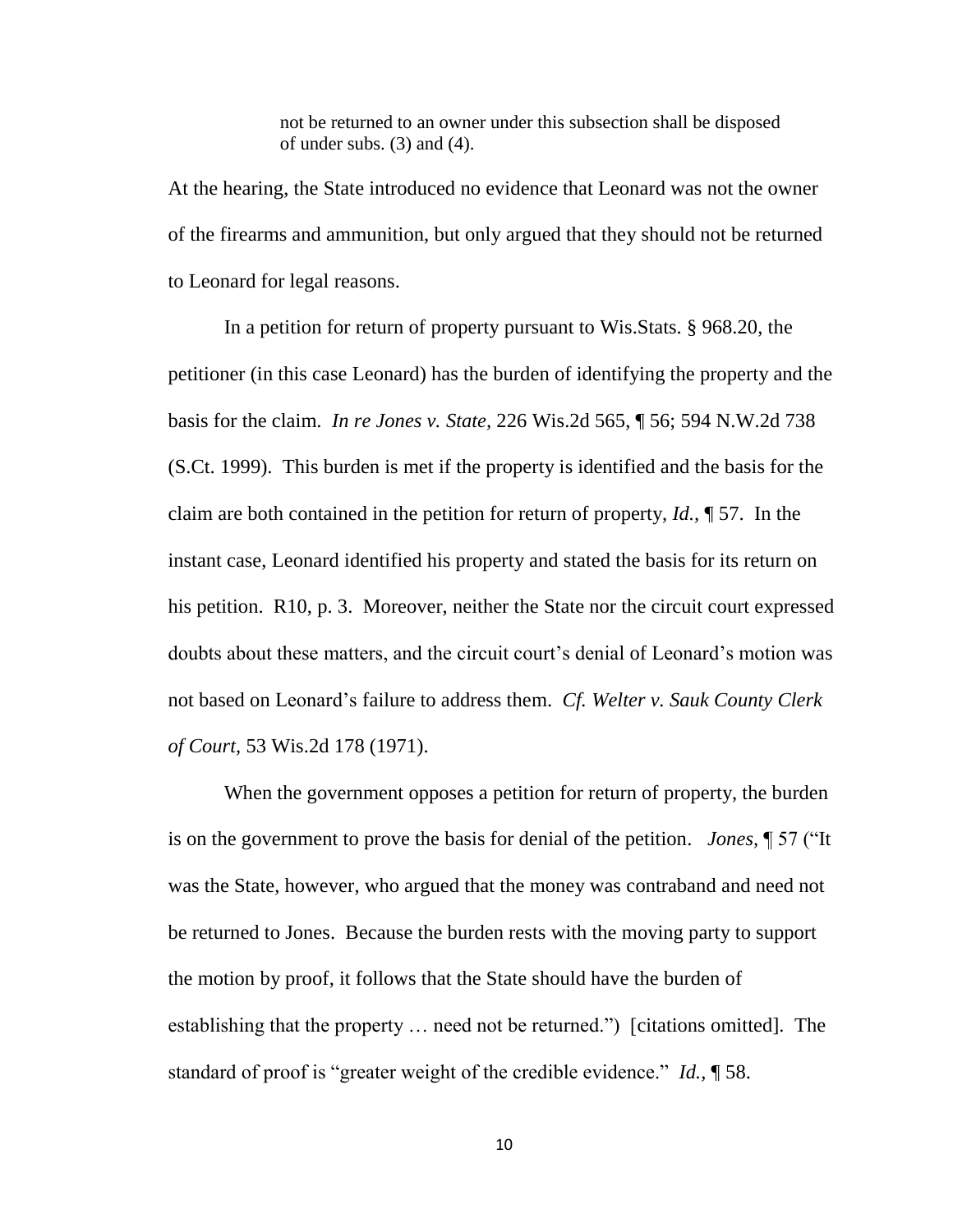<span id="page-10-0"></span>**1. The Property Was Not Used in the Commission of a Crime** The property was not used in the commission of a crime, and for that reason should be returned to Leonard. Wis.Stats. § 960.20.

#### <span id="page-10-1"></span>*a. The Property In the Upstairs Gun Cabinet*

The only mention anywhere in the record of the firearms and ammunition in the upstairs gun cabinet is that the police seized them for safekeeping. There is no mention that Leonard touched them, referred to them, or attempted to access them. It simply cannot be concluded that the property in the upstairs gun cabinet had anything at all to do with the disorderly conduct. That property was no more involved in the disorderly conduct than were the family's television, sofa, or kitchen toaster.<sup>2</sup> For this reason, this property cannot be said to have been used in the commission of a crime, and cannot be forfeited on those grounds.

In the alternative, the State did not argue or attempt to prove that *any* of the property was used in the commission of a crime. The Circuit Court made that determination *sua sponte,* without asking the parties to argue or brief the issue. Leonard questions whether the circuit court may deny a return of property based on the circuit court's independent (i.e., not urged by another party) conclusion that the property was used in the commission of a crime, especially without giving Leonard an opportunity to argue that issue. Consider, for example, if the State had not opposed the return on any grounds. Would the circuit court have been free to

 $\overline{a}$ 

<sup>&</sup>lt;sup>2</sup> While it may be true that Leonard had constructive possession of the upstairs firearms during the commission of the disorderly conduct downstairs (*Cf. State v. Kueny,* 2006 WI App 197, 296 Wis.2d 658, 724 N.W.2d 399 (Ct.App. 2006), this is not a possession crime.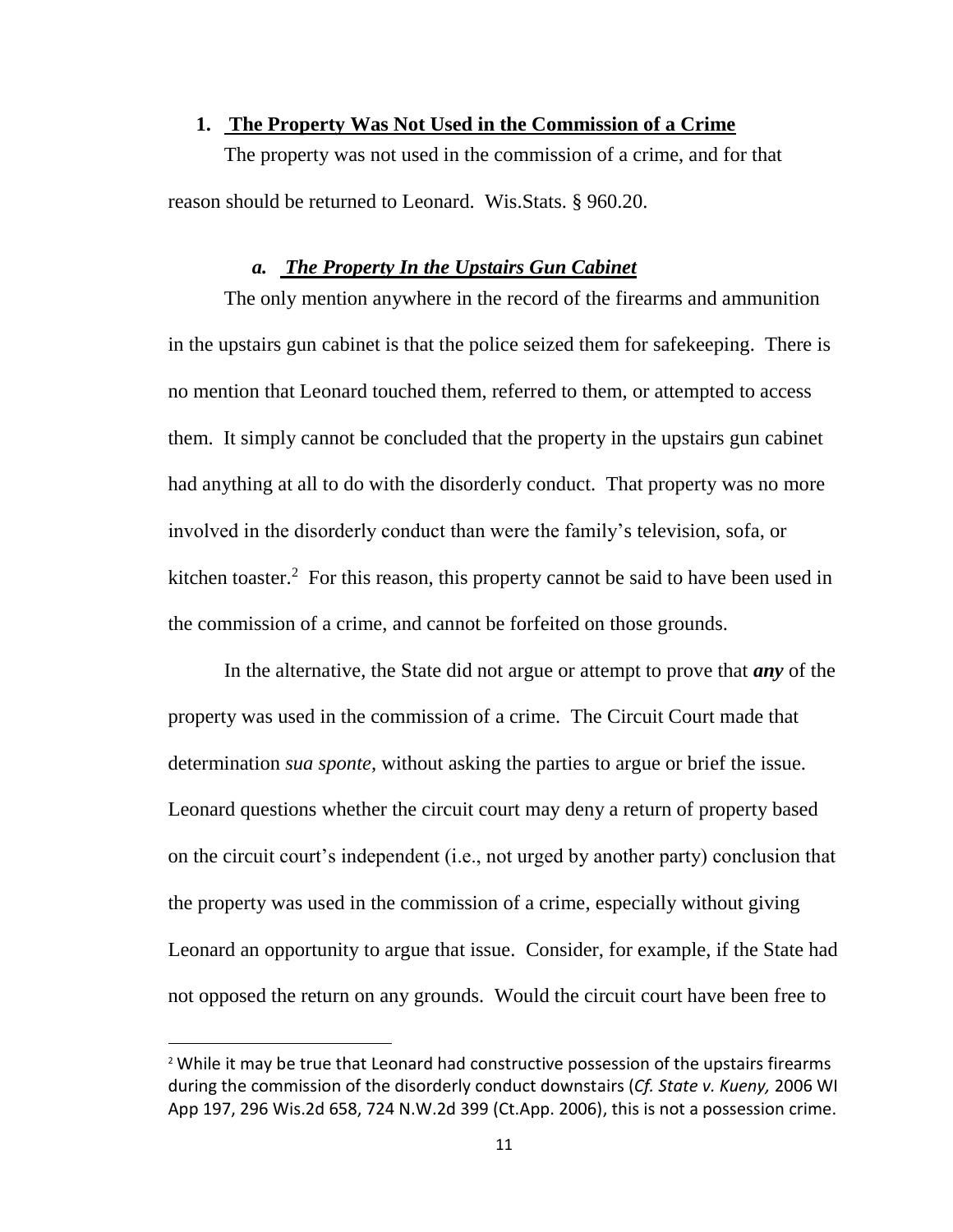deny the return on the grounds that the property was used in the commission of a crime? Such a result implies that the State does not actually have a burden to carry and that the circuit court could carry the burden for the state, an implication that surely is contrary to *In re Jones.* 

The circuit court's *sua sponte* ruling on use of the firearms in the commission of a crime also deprived Leonard of an opportunity to present evidence that forfeiture of the firearms violated the  $8<sup>th</sup>$  Amendment's prohibition against excessive fines. In *State v. Bergquist,* 2002 WI App 39, 250 Wis.2d 792, 641 N.W.2d 179 (Ct.App. 2002), this Court ruled that denials of return of property under § 968.20 implicates the Excessive Fines clause. In that case, a circuit court denied return of two firearms for a single violation of the disorderly conduct statute on the grounds that forfeiture of the firearms was an unconstitutional excessive fine. This Court affirmed. The firearm owner in *Bergquist* testified to the value of his firearms (over \$5,000) because he was faced with the State's intention to forfeit the weapons because they were used to commit disorderly conduct. $3$ 

In the present case, Leonard only was faced with the State's claim that Leonard is prohibited from possessing firearms under federal law. Thus, Leonard had no reason to bring up Excessive Fines clause issues because he had no notice the circuit court intended to supply the State with a different reason for denial. The

 $\overline{a}$ 

<sup>&</sup>lt;sup>3</sup> There was no issue in *Bergquist* that the firearms were used to commit the crime, because the crime consisted of firing them at a neighbor's house.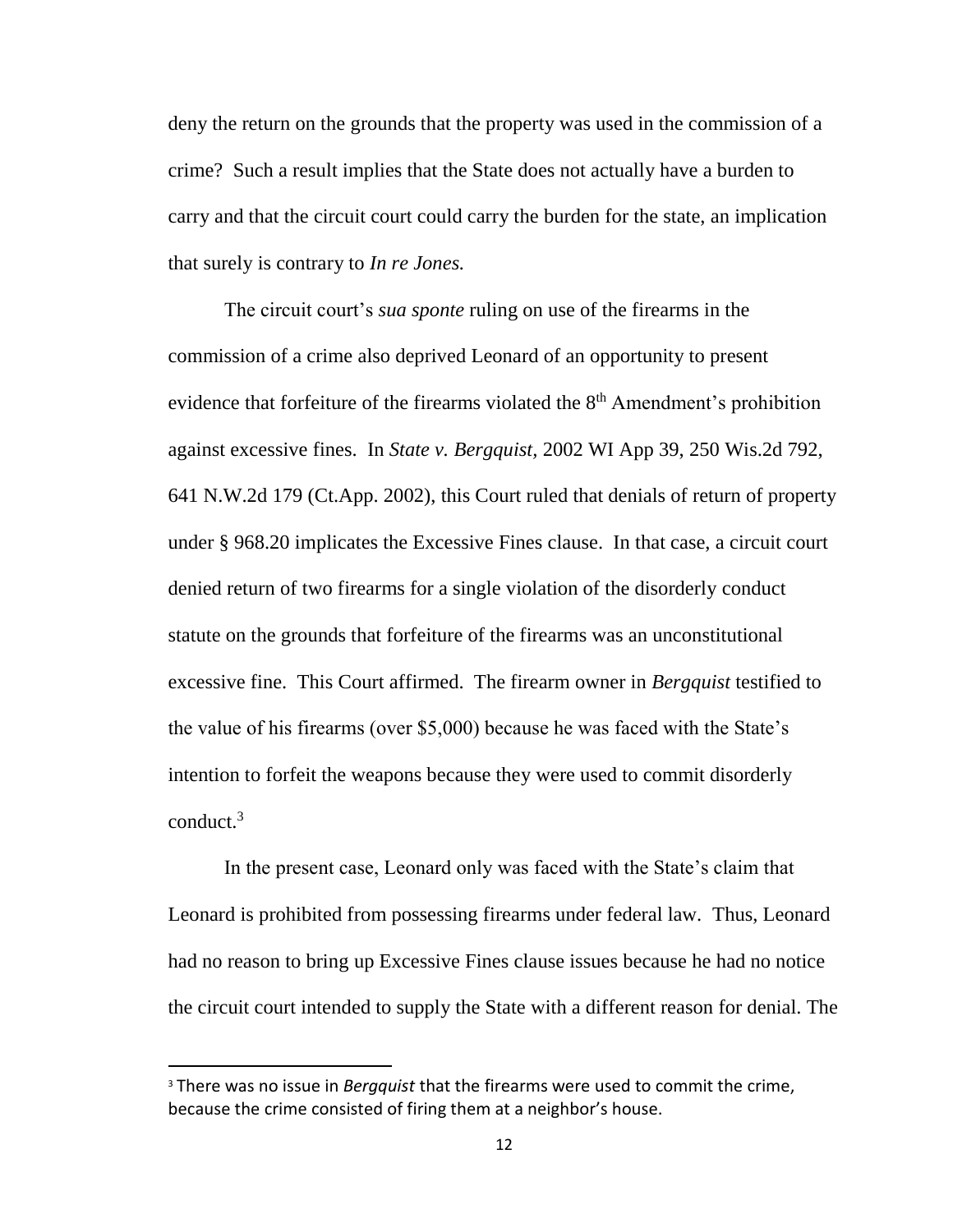differing grounds for denial are significant. In the case of use of firearms to commit a crime, the firearms are contraband and subject to seizure/forfeiture. On the other hand, in the case of a misdemeanor crime of domestic violence, the misdemeanant merely is prohibited from possession. He is not deprived of the beneficial ownership of the firearms, and is free to sell them to third parties and receive the value of his property. The property is not seized by the government the way forfeited property is.

The motion for return of the firearms shows seven separate firearms, approximately 450 rounds of ammunition, some magazines, and a smoke grenade. R10, p. 3. The maximum fine for a single count of disorderly conduct is \$1,000. Wis.Stats. §§ 947.01, 939.51(3)(b). The circuit court actually sentenced Leonard to two days in jail (which was the time already served pretrial) plus \$100 fine. This Court is not in a position to take judicial notice that the listed property is valued well in excess of \$1,000, or even the remaining difference of \$900, but it should be obvious that the potential certainly exists. Because Leonard was not given a meaningful opportunity to address the excessive fine issue, with no notice that the Court would find alternative grounds for denial on its own, he is being deprived of his property without due process.

#### <span id="page-12-0"></span>**b. The .44 Magnum Revolver**

In order to determine if the revolver was used in the commission of the disorderly conduct, we must look at what evidence the State introduced at the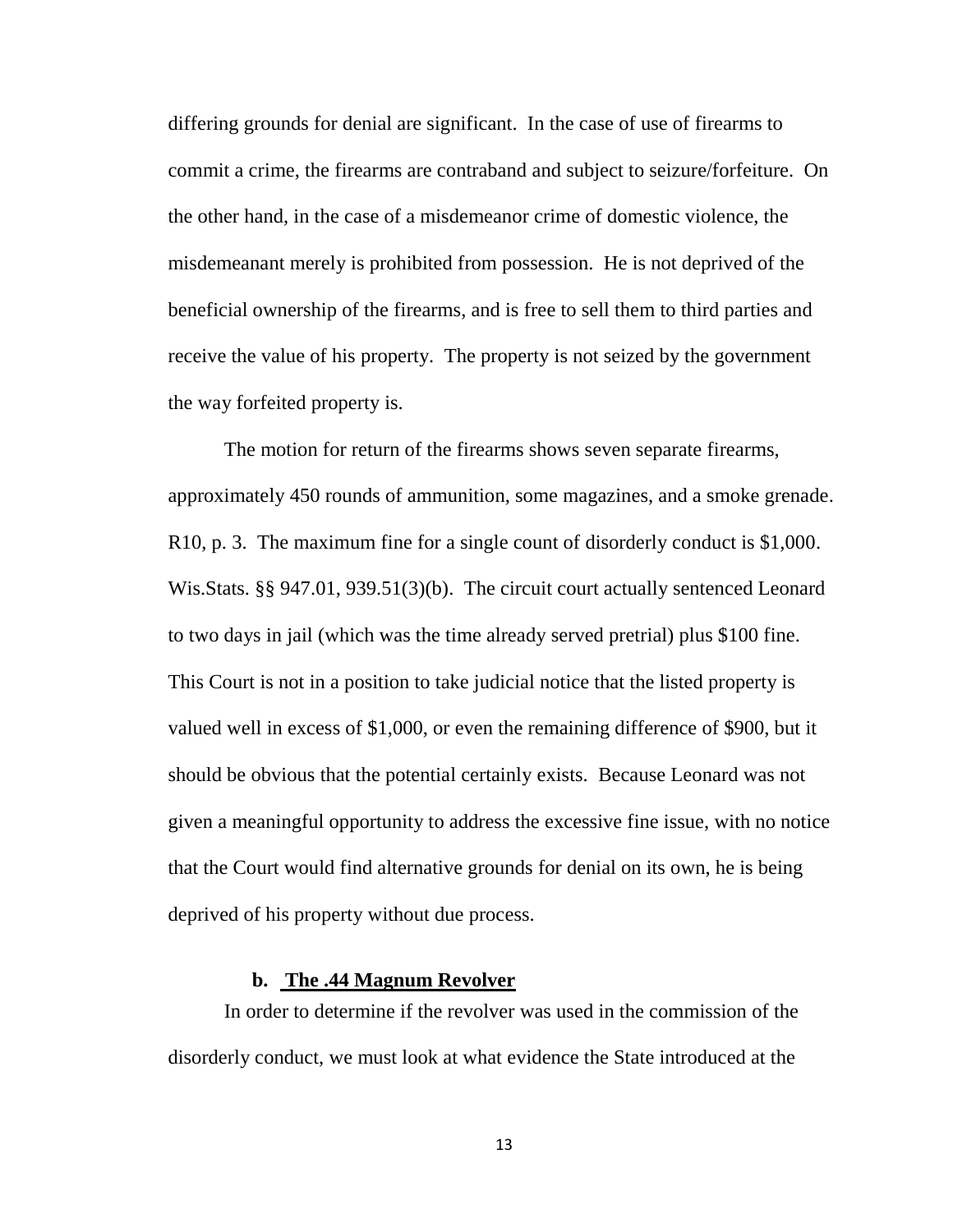hearing.<sup>4</sup> As an initial matter, Leonard observes that the State did not argue that the revolver was used to commit disorderly conduct. As such, the State failed to introduce any evidence to support that notion. In fact, the State did not introduce evidence that Leonard even possessed the revolver at the time of the incident. The only discussion of the revolver came from the circuit court's questioning of the

police witness:

Q: In the complaint it also alleges that he went upstairs, got a silver revolver and came downstairs, right?

A: Yes.

Q: And there was a report that he had a .44 Magnum handgun, was threatening to shoot himself?

A: That's my recollection of the report.

Q: In the complaint?

A; In the complaint.

R18, p. 14.

 $\overline{a}$ 

At best, then, the only role the revolver played is that it was in Leonard's possession when he allegedly threatened to shoot himself. There was no evidence that Leonard possessed the gun while he was breaking the door. There was no evidence that he pointed the gun at anyone, including himself. There was no evidence that he took any steps to implement the alleged threat. There was no evidence that he waived the gun around or even made reference to it. He merely

<sup>&</sup>lt;sup>4</sup> The circuit court did not take judicial notice of any facts during the evidentiary phase of the hearing. If it had, Leonard would have had an opportunity to refute them or introduce evidence to alter their significance. Because the only evidence introduced was the State's single exhibit and testimony of a single witness, that is all the evidence the circuit court should have considered.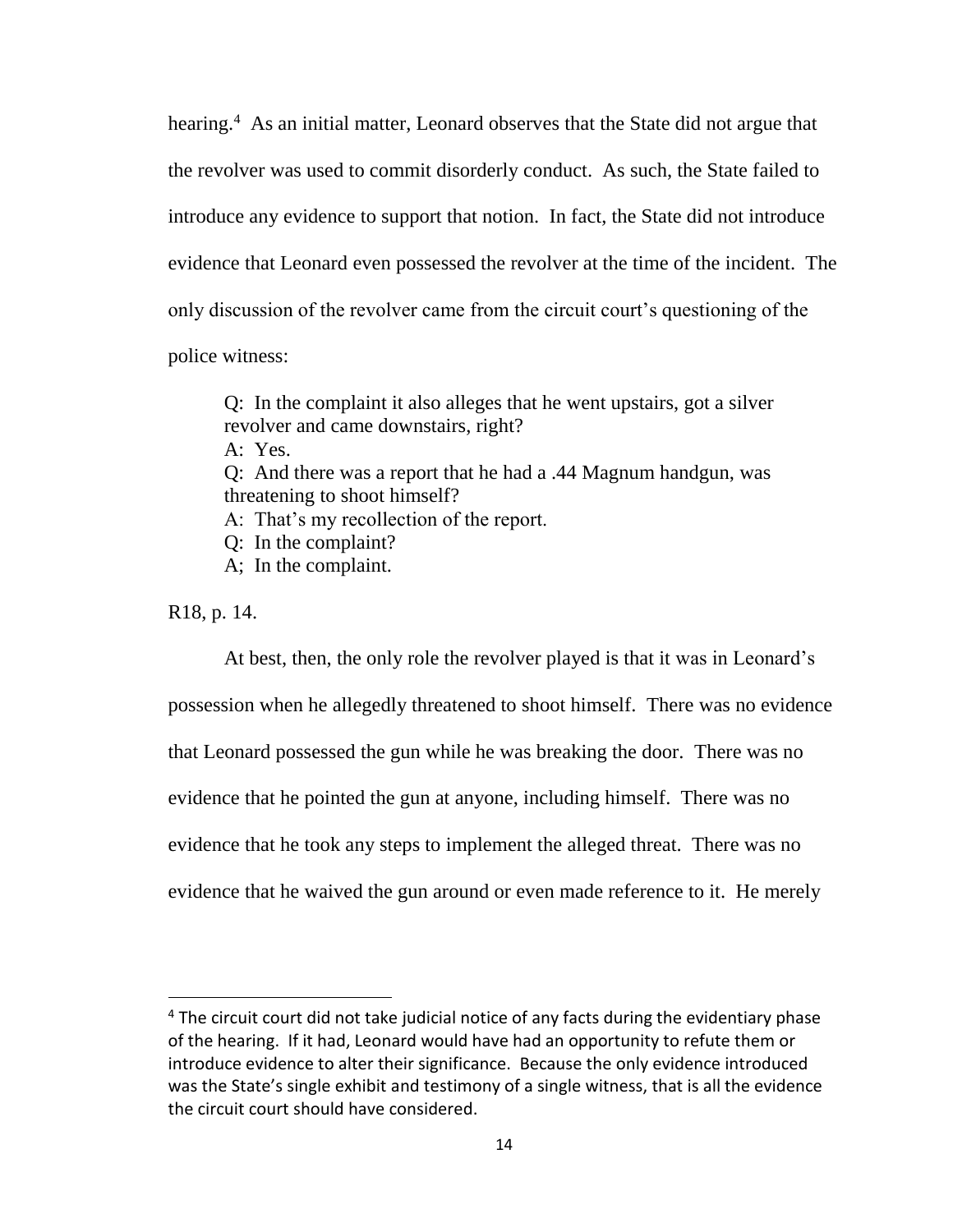possessed it. The question then becomes whether this constituted use of the revolver in the commission of the crime of disorderly conduct.

One might expect that a suicide threat occurs frequently enough, accompanied by the possession of a firearm, that this issue is not particularly novel. That is not, however, the case. Leonard has found a single case discussing whether a suicide threat (without more) is disorderly conduct. In *State v. Carroll,*  241 Wis.2d 571, 624 N.W.2d 420 (Ct.App. 2001), a man used profanity and on a telephone call with a doctor's office. When the doctor called the man back, the man threatened to kill himself. He was later convicted of disorderly conduct. This Court reversed, finding insufficient evidence for a conviction.

Obviously, *Carroll* is not identical to the present case. Leonard has been convicted of disorderly conduct already, so this is not a question of whether a crime was committed at all. Nevertheless, *Carroll* is instructive that a mere threat to commit suicide is not *per se* disorderly conduct.

In the present case, the complaint recites multiple behaviors as grounds for the disorderly conduct conviction: 1) drinking; 2) kicking in the locked door of his residence; 3) scaring his wife; 4) obtaining a loaded handgun; and 5) leaving the house threatening to kill himself.<sup>5</sup> R1, p. 1. Clearly, all these events did not occur at the same time. What is not clear is which event, or combination of events, gave rise to the disorderly conduct conviction.

 $\overline{a}$ 

<sup>&</sup>lt;sup>5</sup> Leonard notes the complaint alleges that these events all took place "in a public place," even though they all were in his private residence. Nevertheless, the fact remains that Leonard was convicted.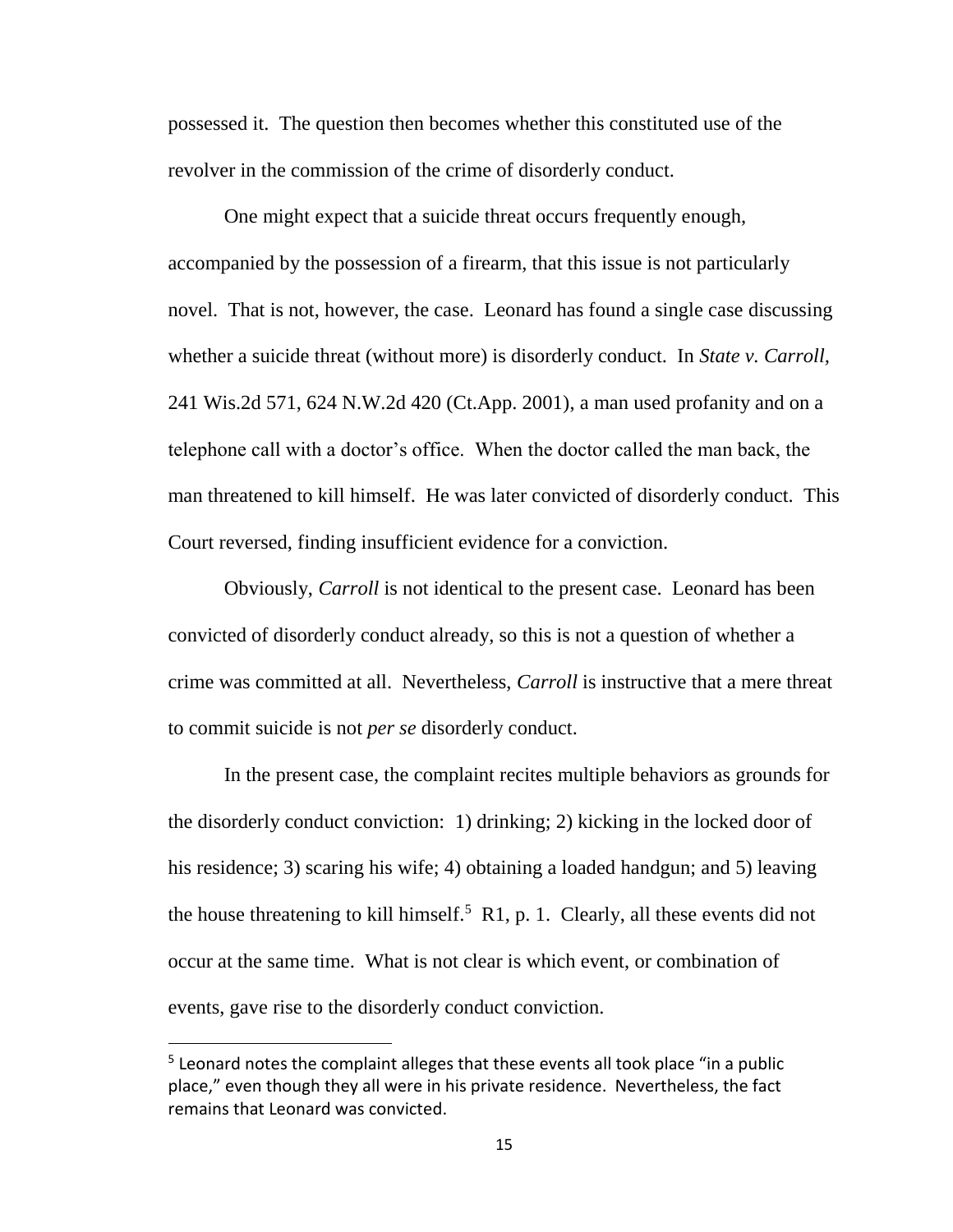Event #1, drinking (presumably alcohol) may have contributed to the remaining events ever occurring, but the State cannot seriously contend that drinking is disorderly conduct, or that the remaining events would not have constituted disorderly conduct absent the drinking. Thus, the complaint cannot be read to mean that each behavior described was actually an element of the offense. Clearly at least one of the behaviors was included in the complaint merely for context.

Event #2, kicking in a locked door, probably comes closest to constituting disorderly conduct. Leonard suggests it was *the* event giving rise to the conviction.

Event #3, scaring Leonard's wife, is not really a separate event, nor is it a behavior as much as a result, and the complaint does not state exactly what scared Shauna.

Event #4, obtaining a loaded handgun, even in combination with the other events, is not disorderly. There is nothing in the record that Leonard obtained the handgun in a violent, boisterous, or otherwise disorderly manner, nor that obtaining the handgun tended to cause a disturbance. Under Wisconsin law, possession of a firearm, without more, cannot constitute disorderly conduct:

Unless other facts and circumstances that indicate a criminal or malicious intent on the part of the person apply, a person is not in violation of, and may not be charged with a violation of, this section [Disorderly Conduct] for loading, carrying, or going armed with a firearm, without regard to whether the firearm is loaded or is concealed or openly carried.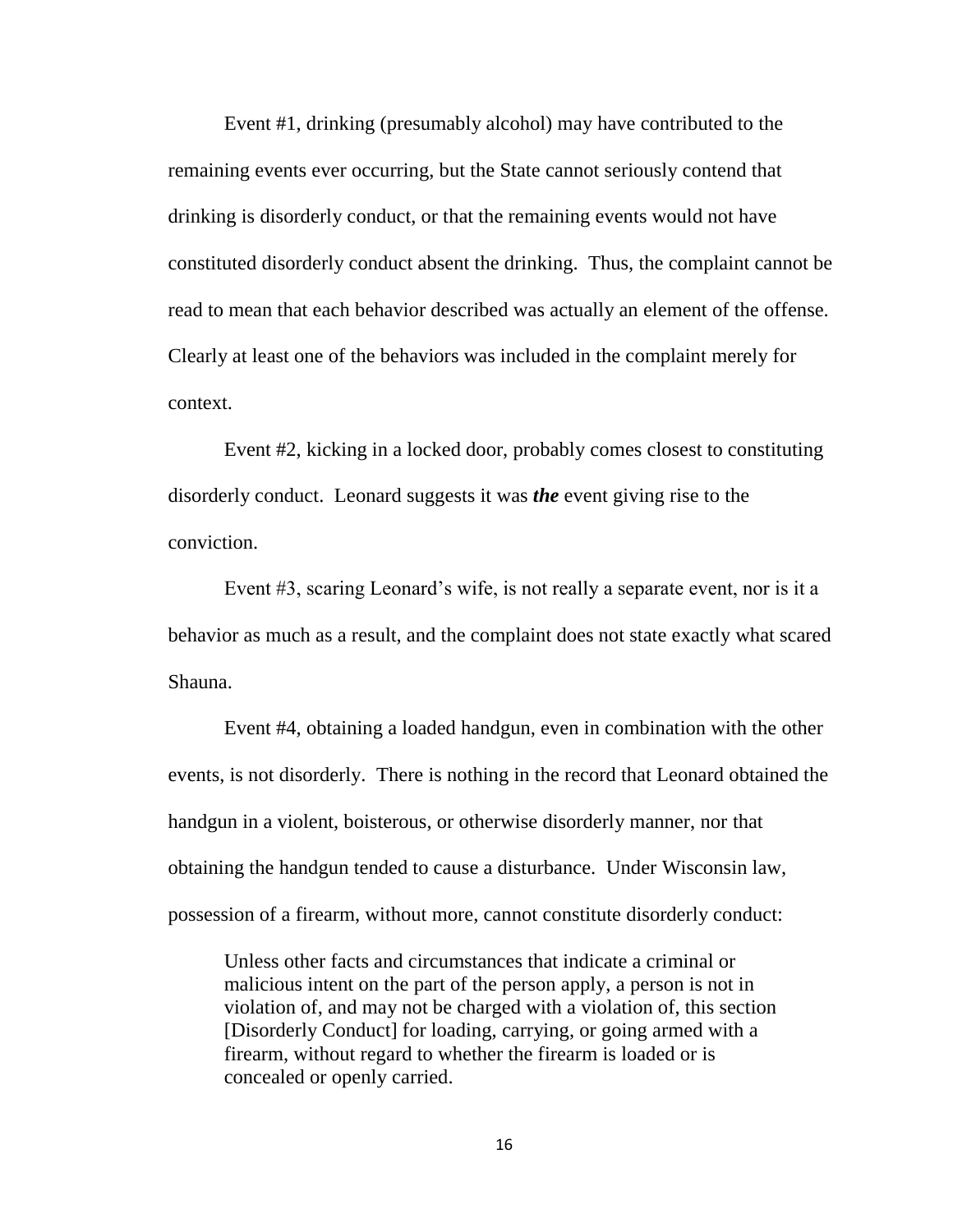Wis.Stats. § 947.01(2).

Event # 5, the suicide threat, is the only event that also occurred during the actual possession of the revolver. It stands to reason, therefore, that this Court only need consider whether obtaining a handgun and threatening suicide in the presence of one's spouse is disorderly conduct, and whether the handgun is "used" to commit the crime in that context.

The complaint only alleged conduct that was "violent, boisterous, or otherwise disorderly (i.e., the other possible statutory ways of committing the crime were not alleged). There is no evidence and no allegation that either the obtaining the revolver or the suicide threat were violent or boisterous. To be disorderly, then, those events only could qualify as "otherwise disorderly." There is nothing in the record, however, to indicate that they were even otherwise disorderly.

The most logical conclusion is that the kicking in of the door was the disorderly conduct, and the other events were described to give context. But if this Court concludes that Leonard may have committed disorderly conduct with the .44 Magnum by merely possessing it when he threatened suicide, then the case should be remanded for a new hearing to give Leonard an opportunity to introduce evidence and argue against those grounds.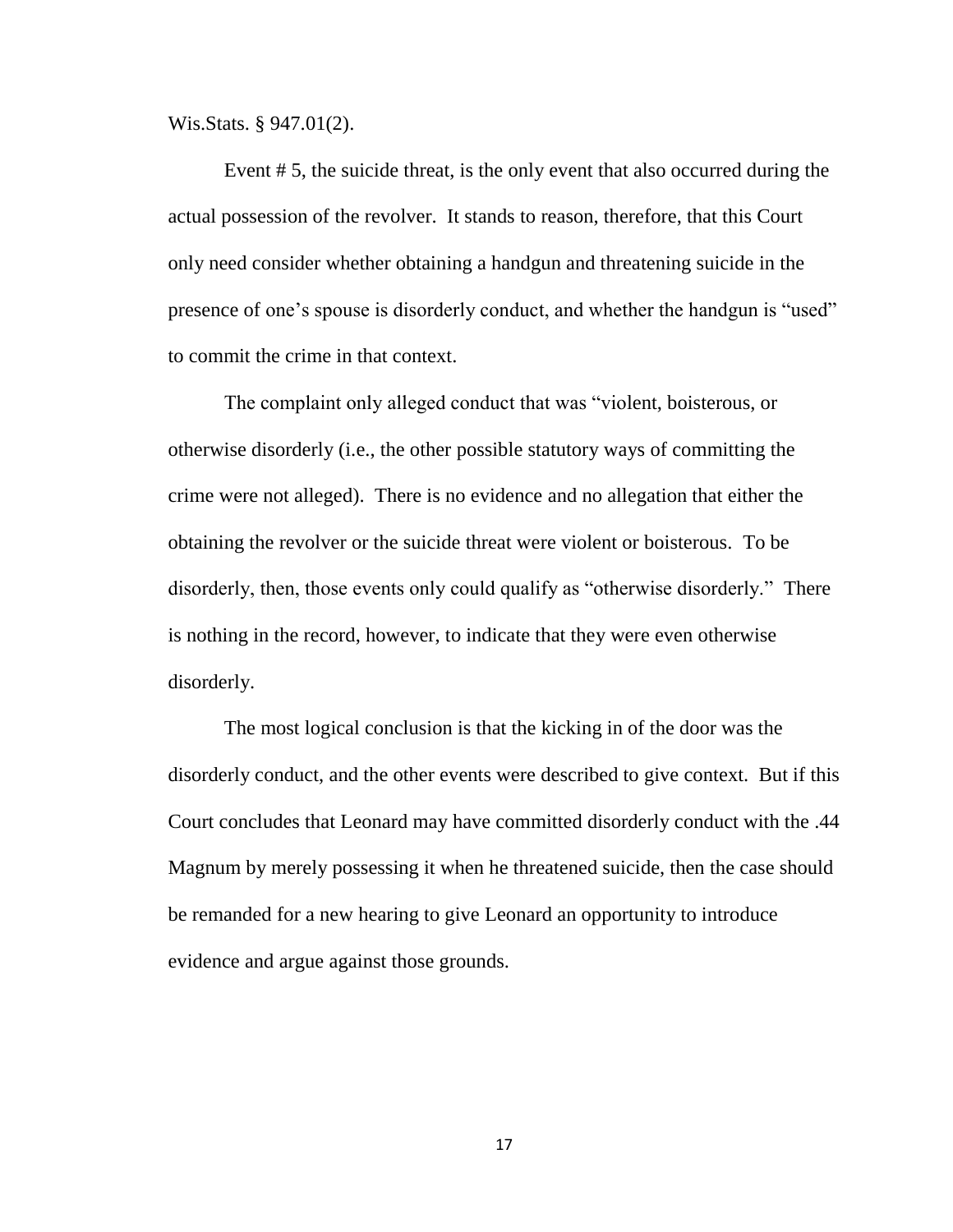## <span id="page-17-0"></span>*2. Leonard Was Not Convicted of a Misdemeanor Crime of Domestic Violence*

Leonard was not convicted of a misdemeanor crime of domestic violence, and therefore is not prohibited by 18 U.S.C.  $\S$  922(g)(9) from possessing firearms or ammunition.

The reason the State urged for denying the return of the firearm, which also

was an alternative reason found by the circuit court, is that Leonard was convicted

of a misdemeanor crime of domestic violence, and is therefore prohibited by 18

U.S.C. § 922(g)(9) from possessing firearms or ammunition.

18 U.S.C. § 922(g)(9) provides:

It shall be unlawful for any person who has been convicted in any court of a misdemeanor crime of domestic violence, to … possess in or affecting commerce, any firearm or ammunition; or to receive any firearm or ammunition which has been shipped or transported in interstate commerce.

18 U.S.C. § 921(a)(33) provides, in pertinent part:

[T]he term "misdemeanor crime of domestic violence means an offense that (i) is a misdemeanor under Federal or State law; and (ii) has, as an element, the use or attempted use of physical force, or the threatened use of a deadly weapon, committed by a current or former spouse … of the victim.

27 C.F.R. § 478.11 further defines the "element" provision of the use or attempted

use of physical force to mean, by way of example, assault and battery.

18 U.S.C. § 922(g)(9) has been extensively litigated, mostly in the federal

courts. Recently, the Supreme Court of the United States had occasion to

consider meaning of the element of physical force clause. In *United States v.*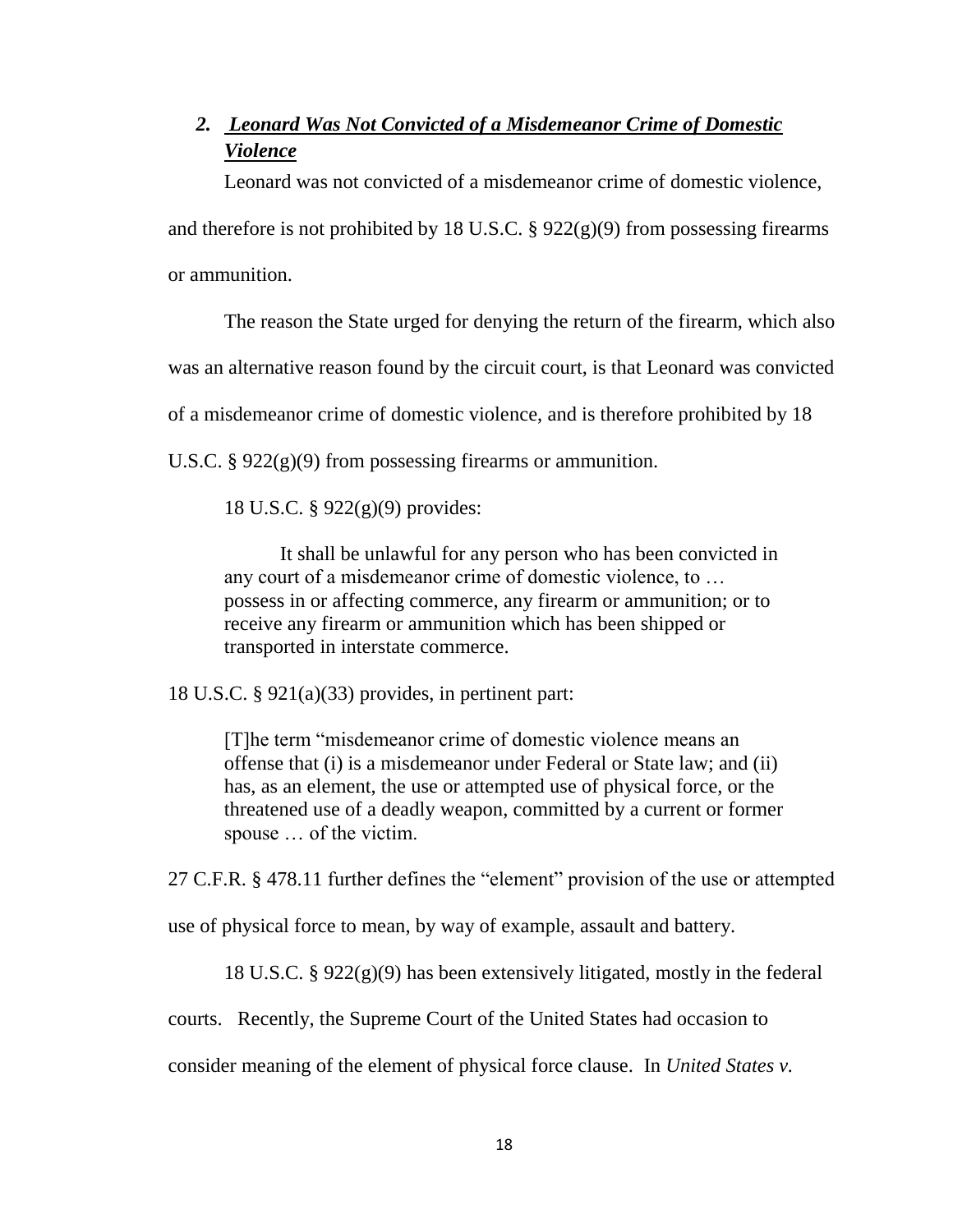*Castleman,* \_\_\_ U.S. \_\_\_, Case No. 12-1371 (March 26, 2014), the Court ruled that the "physical force" element in the statute is "the degree of force that supports a common-law battery conviction." Slip Opinion at p. 12. A common law battery is "Intentional and wrongful physical contact with a person without his or her consent that entails some injury or offensive touching." *Black's Law Dictionary,*   $6<sup>th</sup>$  Ed.

*Castleman* goes on to re-affirm the methodology used to determine if a given conviction was for misdemeanor crime of domestic violence. Slip Op., pp. 12-14. First, we begin by examining the statute of conviction to see if it necessarily has as an element the use or attempted use of physical force or the threatened use of a deadly weapon. *Id.* This is the so-called "categorical approach." If it does not, then we examine the charging document and plea colloquy to determine whether the conviction included the elements necessary to constitute "the generic federal offense" [of common law battery.] *Id. See also Shepard v. United States,* 544 U.S. 13, 16 (2005); *United States v. Ellis,* 622 F.3d 784, 798 (7<sup>th</sup> Cir. 2010).

An important aspect of 18 U.S.C.  $\S 922(g)(9)$  is that there must be a victim, and the victim must have a certain relationship with the convicted person. *United States v. Hayes,* 555 U.S. 415, 421, 129 S.Ct. 1079, 172 L.Ed.2d 816 (2009) ("[I]t suffices for the Government to charge and prove a prior conviction that was, in fact, for an offense committed by the defendant against a spouse or other domestic victim."); *Evans v. Wisconsin Department of Justice,* 2014 WI App 31, ¶ 25, 353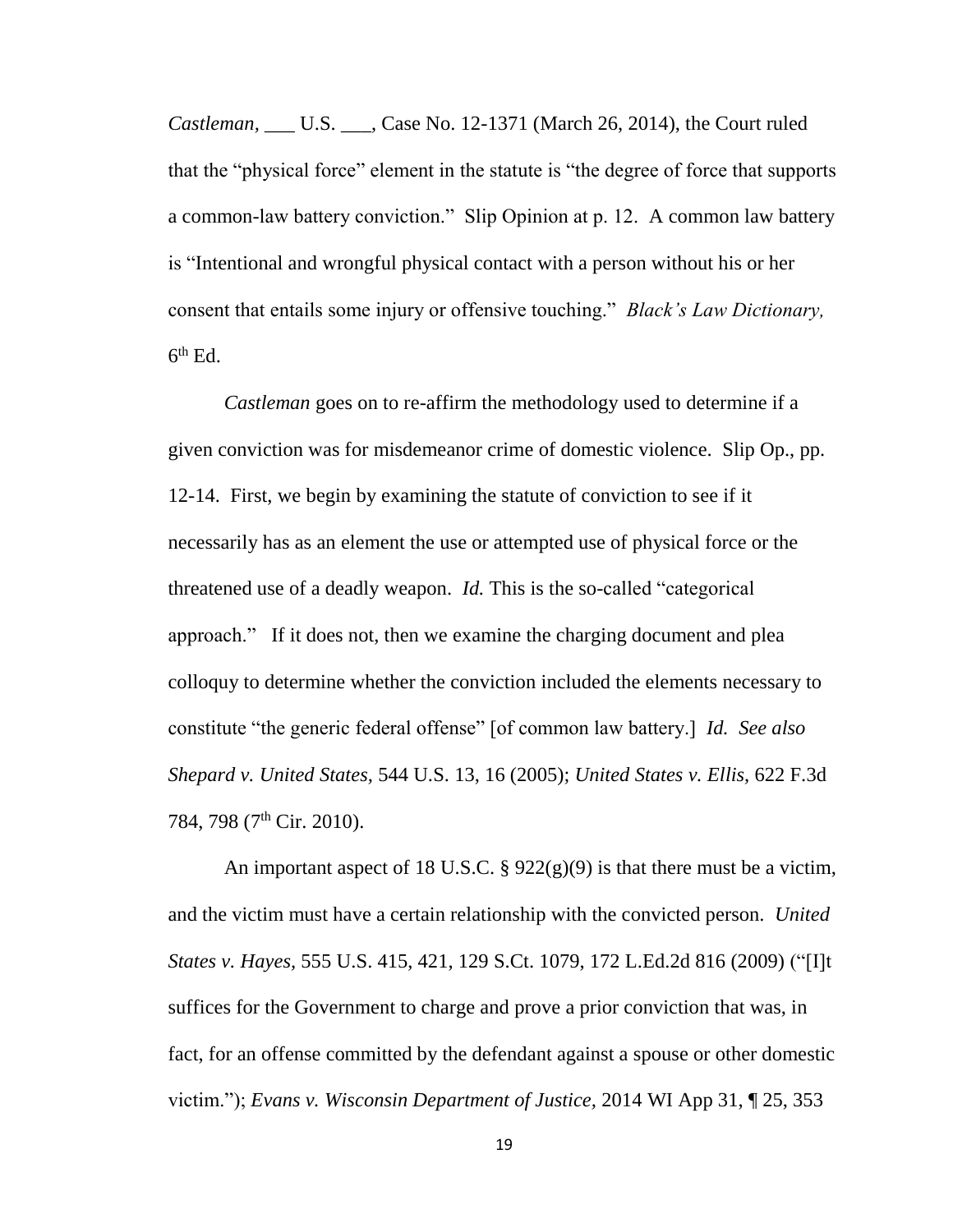Wis.2d 289, 844 N.W.2d 403 (Ct.App. 2013) ("Of course it is true that any qualifying crime under 18 U.S.C. § 921(a)(33)(A) must, as a factual matter, have a victim.")

Applying the principles outline above to the facts of the present case yields the following. It is clear that Leonard was convicted of a state law misdemeanor. We must therefore focus on the second element, the use of "physical force" or a threat of use of a deadly weapon against a victim of a specified relationship.

The State had difficulty with this element, and so did the circuit court. The State argued that Leonard "attempted the use of physical force *in front of* or to his wife...." R18, p. 18 [emphasis supplied]. The State could not show physical force used *to* Leonard's wife, so it had to manufacture the false disjunctive of "in front of or to." The problem with the State's argument, of course, is using physical force "in front of" someone does not satisfy the federal statute. If, for example, Leonard would have battered the neighbor in Shauna's presence ("in front of" her), he clearly would not have been guilty of a crime of *domestic* violence. If Shauna was not a victim of Leonard's actions that constitute at least a common law battery, then it cannot be said that Leonard committed a misdemeanor crime of domestic violence.

The circuit court agreed with the State, that "the actions of kicking a door in to me is an act of force or use of force that would qualify and disqualify the defendant from having firearms." R18, p. 20. What the circuit court failed to explain is how Leonard's kicking in of the door constituted, at a minimum,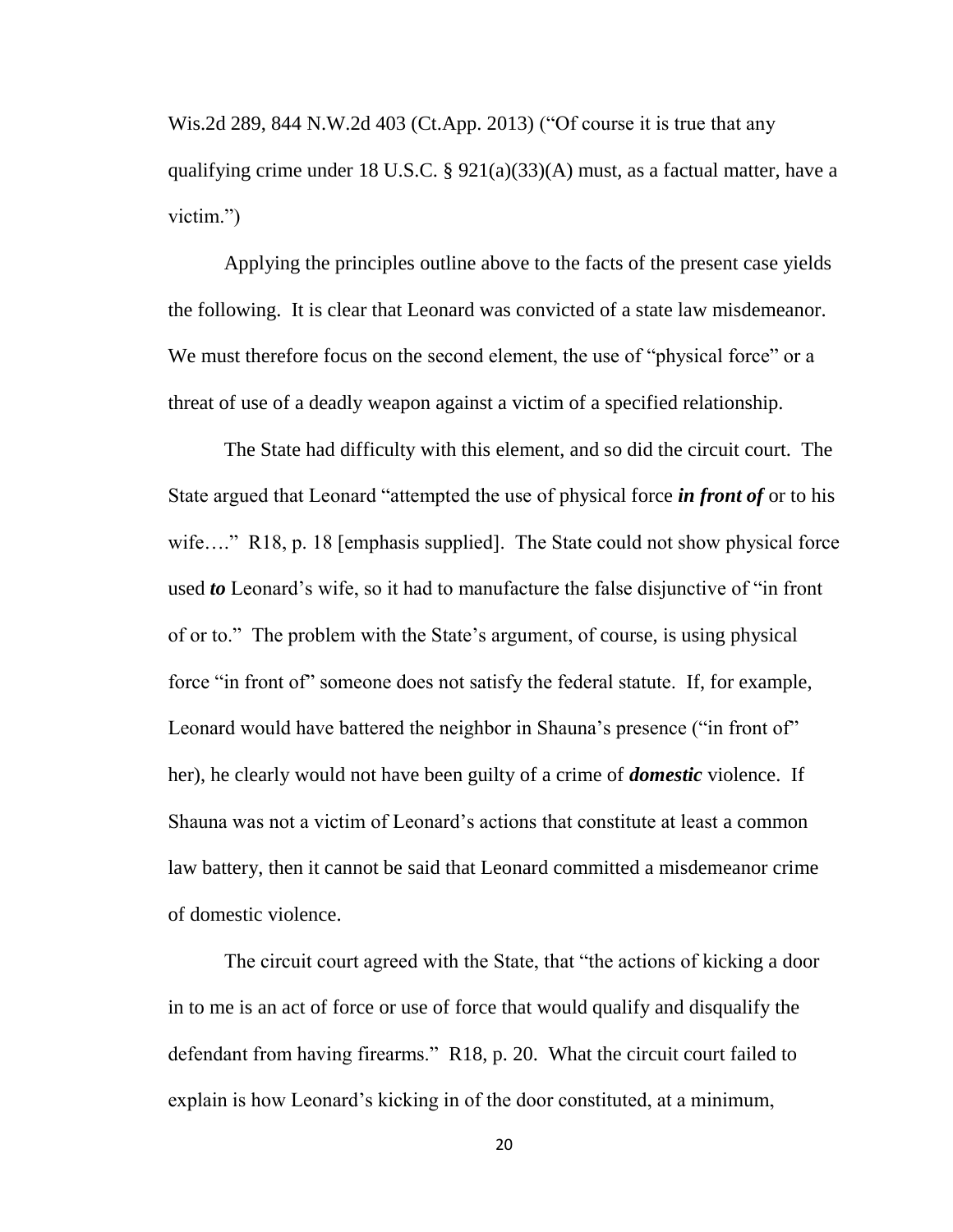common law battery against Shauna. The criminal complaint is replete with statements that Leonard did not use force against Shauna. R1, p. 2 ("there was never any contact"); R1, p. 3 ("Stephen [sic] never threatened to harm her, and never touched her," "She told Sergeant Jaszczak that she was not assaulted.") R1, p. 4. At the return of property hearing, the police witness testified that Leonard did not cause Shauna any harm and did not attempt to cause her any harm. R18, p. 10. There is no indication that Shauna was injured in any way, or that she received even the slightest "offensive touching" necessary to constitute a common law battery.

At the risk of stating the obvious, Leonard is not the first person to have become locked out of his own home. No doubt he is not the first person to have broken into his own home as a result. The circuit court, in its own questioning of the police witness, apparently attempted to establish that Shauna may have been the victim of the damage to the door:

[W]hen a home belongs to two people or is the marital home, one party can't consent to the destruction of the property can they?

R18, p. 12. Why the circuit court asked a police office a question of marital property law is not clear, but it is clear that the response to the question of "no" is legally wrong. Spouses are not obligated to consult with one another every time one decides to shred a document, throw an item in the garbage, or even tear down a wall in the home. All that is required is that spouses act in good faith. Wis.Stats. §766.15. The exclusive remedies for breach of the duty of good faith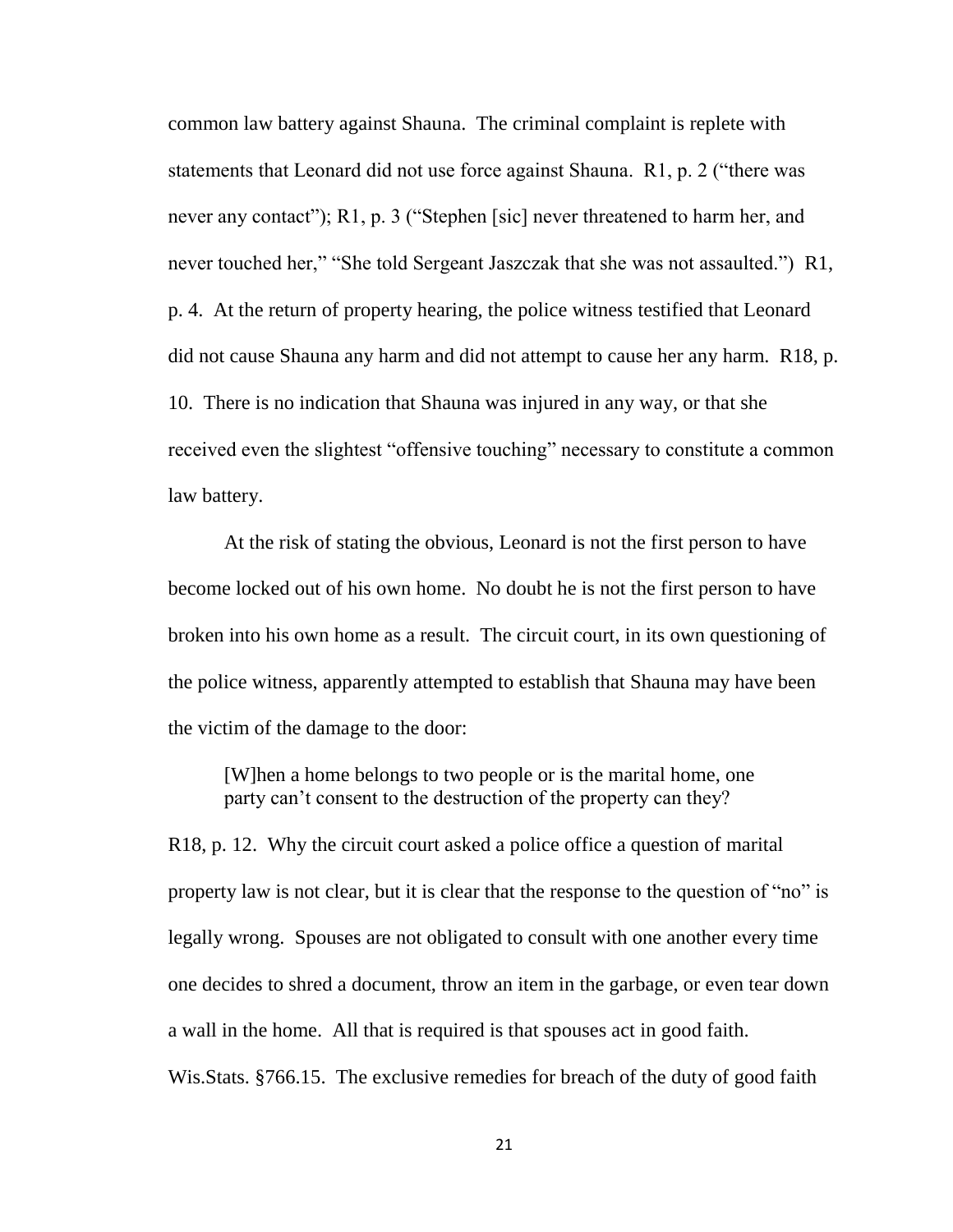are found in Wis.Stats. § 766.70. *Gardiner v. Gardiner,* 175 Wis.2d 420 (Ct.App. 1993).

There is no indication in the record that Leonard and Shauna were homeowners and not renters, and in fact the police witness testified that he did not investigate that matter. R18, p. 12. More importantly, however, nothing in the complaint indicates the ownership of the building or identifies a "victim" of whatever damage, if any, Leonard caused when he kicked in the door. For this reason alone, Leonard cannot have committed a misdemeanor crime of domestic violence against Shauna merely by kicking in a door.

Neither the State nor the circuit court suggested the presence of the alternative means of fulfilling the force element, by threatening the use of a deadly weapon. Because there was a revolver present, however, Leonard will address that possibility. There is an indication that Leonard threatened to kill himself while he was holding the revolver. As discussed earlier, however, it is not clear that this threat is what constituted the conviction for disorderly conduct. Even if it did, however, it is clear that Leonard at most threatened to use the firearm *on himself.* The criminal complaint states, "The defendant [Leonard] did not threaten her [Shauna] with the handgun." R1, p. 3. Moreover, at the return of property hearing, the police witness testified that Leonard did not point the gun at Shauna, did not cause her harm and did not attempt to cause her harm. R18, p. 10.

In short, the State did not prove, and the circuit court could not have found, that Leonard used "physical force" *against* Shauna.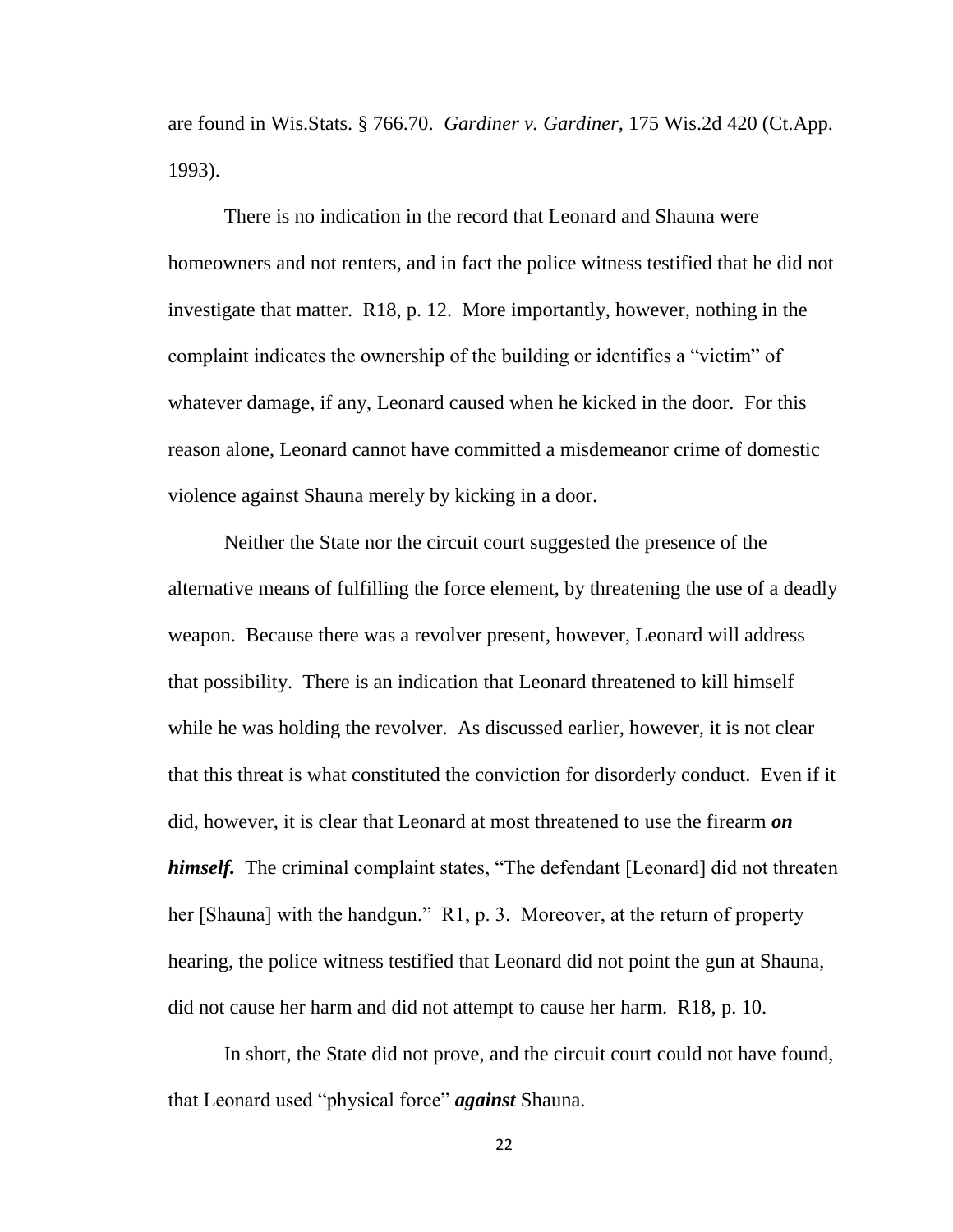## **Conclusion**

For the foregoing reasons, the judgment of the circuit court should be reversed, with instructions to order the return of Leonard's firearms and ammunition to him. At a minimum, all firearms and ammunition save for the revolver and its ammunition should be returned, with instructions for the circuit court to conduct a hearing on whether the revolver was used in the commission of the disorderly conduct.

> John R. Monroe Attorney for Appellant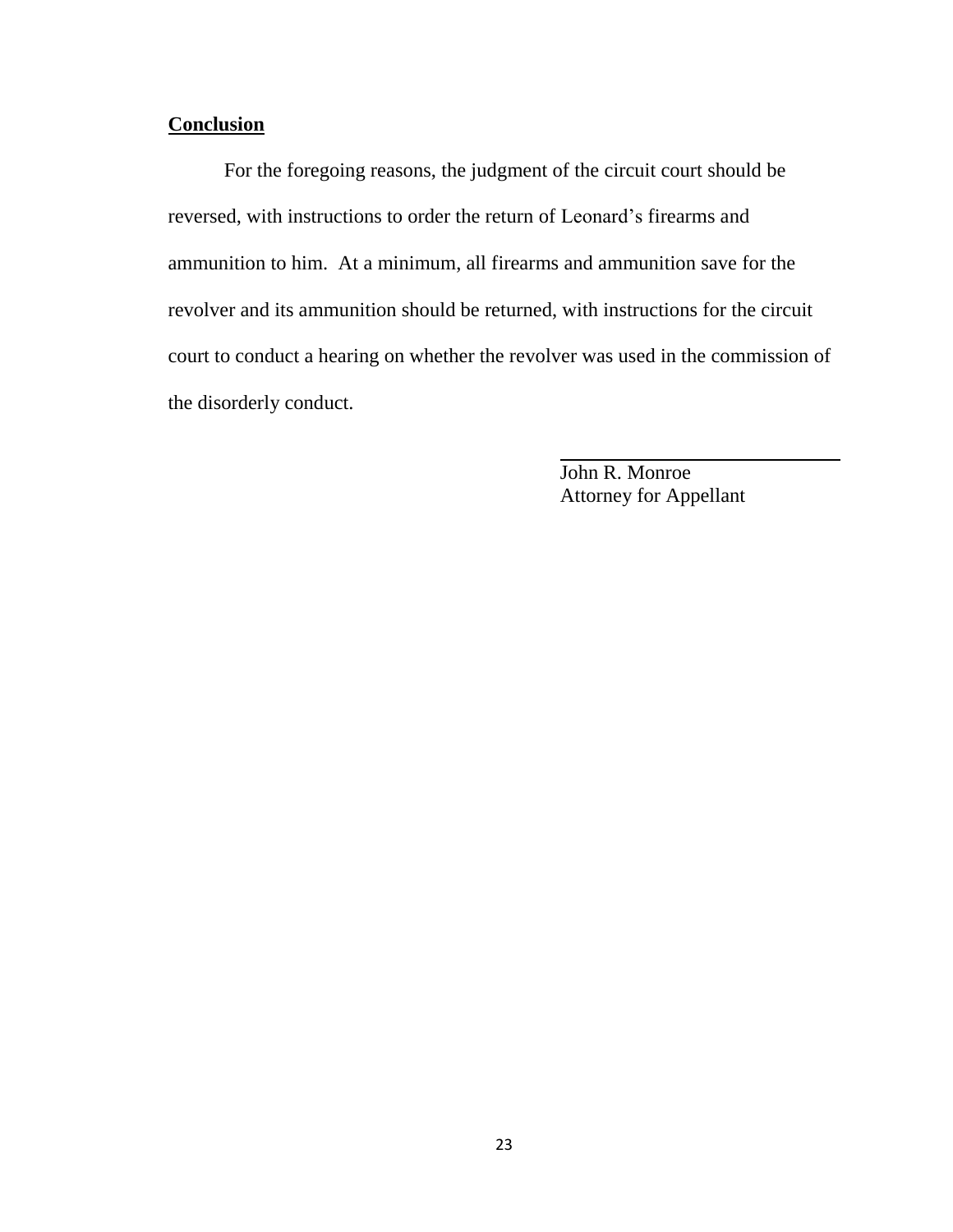## **Certificate of Service**

<span id="page-23-0"></span>I certify that on January 29, 2015, I served a copy of the foregoing via U.S.

Mail upon:

Gregory Weber Kevin Potter POB 7857 Madison, WI 53707

> /s John R. Monroe John R. Monroe